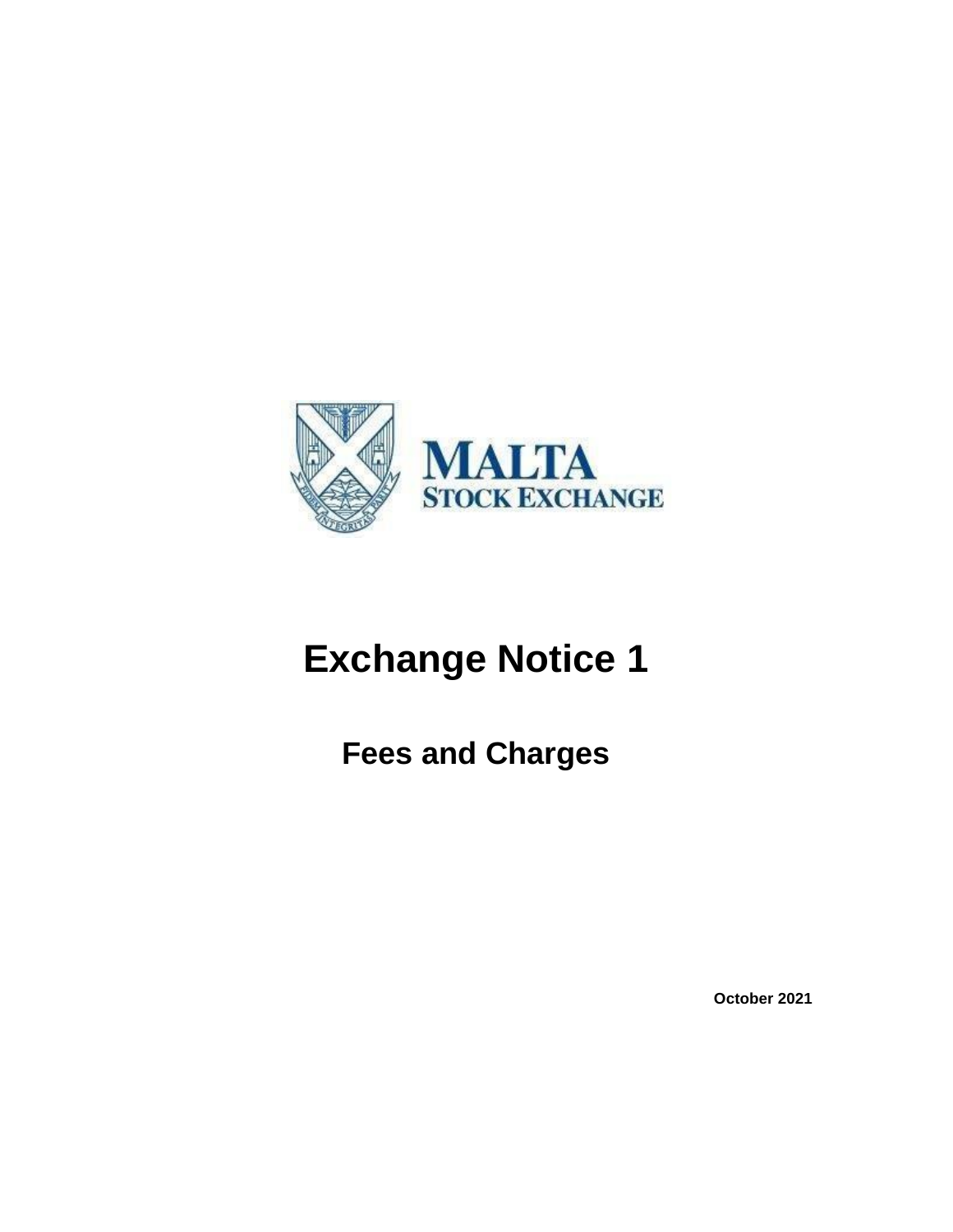## **CONTENTS**

|                                                                        | Page          |
|------------------------------------------------------------------------|---------------|
|                                                                        | No.           |
| <b>Section 1 – Members Fees</b>                                        |               |
| 1.01 Membership Fees                                                   | 4             |
| 1.02 Traders Fees                                                      | 4             |
| 1.03 Member Trading Certificates Fees                                  | 5             |
| 1.04 Member Turnover Fees                                              |               |
| 1.05 Dedicated Cash Account (DCA) Service Fee                          | $\frac{5}{5}$ |
| <b>Section 2 - Transaction Charges</b>                                 | 6             |
| <b>Section 3 - Listing Fees</b>                                        |               |
| 3.01 Regulated Main Market                                             | 7             |
| 3.02 Institutional Financial Securities Market (IFSM)                  | 9             |
| <b>Section 4 - Prospects MTF Fees</b>                                  |               |
| 4.01 Admission Fees - Prospects MTF                                    | 10            |
| 4.02 Corporate Advisors, Admissions Advisors, Compliance Advisors -    | 12            |
| <b>Prospects MTF</b>                                                   |               |
| Section 5 - Legal Entity Identifiers (LEIs) Fees                       | 13            |
| Section 6 - Dematerialisation Fees                                     |               |
| 6.01 Dematerialisation Fees for instruments not listed on the MSE      | 14            |
| <b>Section 7 - Central Securities Depository (CSD) Fees</b>            |               |
| 7.01 MSE Account Opening Fees                                          | 15            |
| 7.02 Initial Register Fees                                             | 15            |
| 7.03 Annual Register Fees                                              | 16            |
| 7.04 Maintenance of Register Fees                                      | 17            |
| 7.05 Other CSD Charges                                                 | 18            |
| 7.06 Registrar Fees                                                    | 19            |
| Section 8 - International Security Identification Numbers (ISINs) Fees | 20            |
| Section 9 - European Market Infrastructure Regulation (EMIR) Fees      | 21            |
| Section 10 - Clearstream Transfers Charges                             | 22            |
| Section 11 - Safekeeping and Custody Fees                              |               |
| 11.01 Safekeeping and Custody Fees                                     | 23            |
| 11.02 Settlement Fees                                                  | 24            |
| 11.03 Custody Administration Fees                                      | 25            |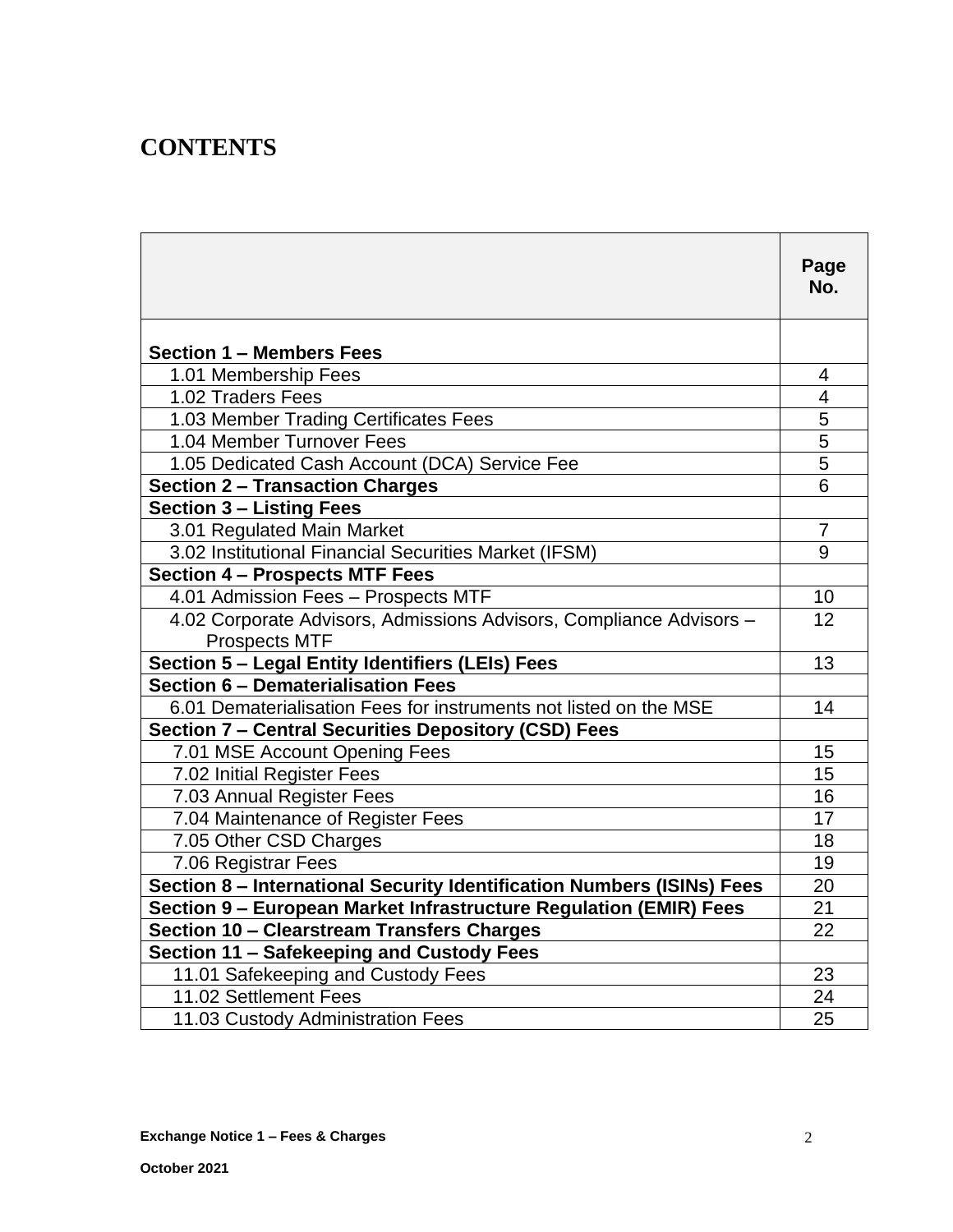## **Exchange Notice 1 – Fees & Charges**

The Board of Directors ("the Board") of the Malta Stock Exchange plc ("the Exchange" or "the MSE"), in exercise of the powers conferred on it by the Financial Markets Act (Cap. 345 of the Laws of Malta) stipulates and publishes the Exchange's applicable fees and charges in this Exchange Notice 1.

Issuers and Members and other participants in any of the Exchange's systems who fail to pay any of the fees and charges stipulated in this Exchange Notice shall be liable to any action/s the Board may deem fit and proper at the time of default.

**All invoices issued by the Exchange have a 60-day credit period. Any invoices which remain unsettled beyond this 60-day credit period are subject to a 6% interest p.a. The higher of this interest or a €50 late payment fee will be charged accordingly on a monthly basis. Interest/late payment fees are not applicable to invoices issued in relation to logos and website charges and interest/late payment fees.**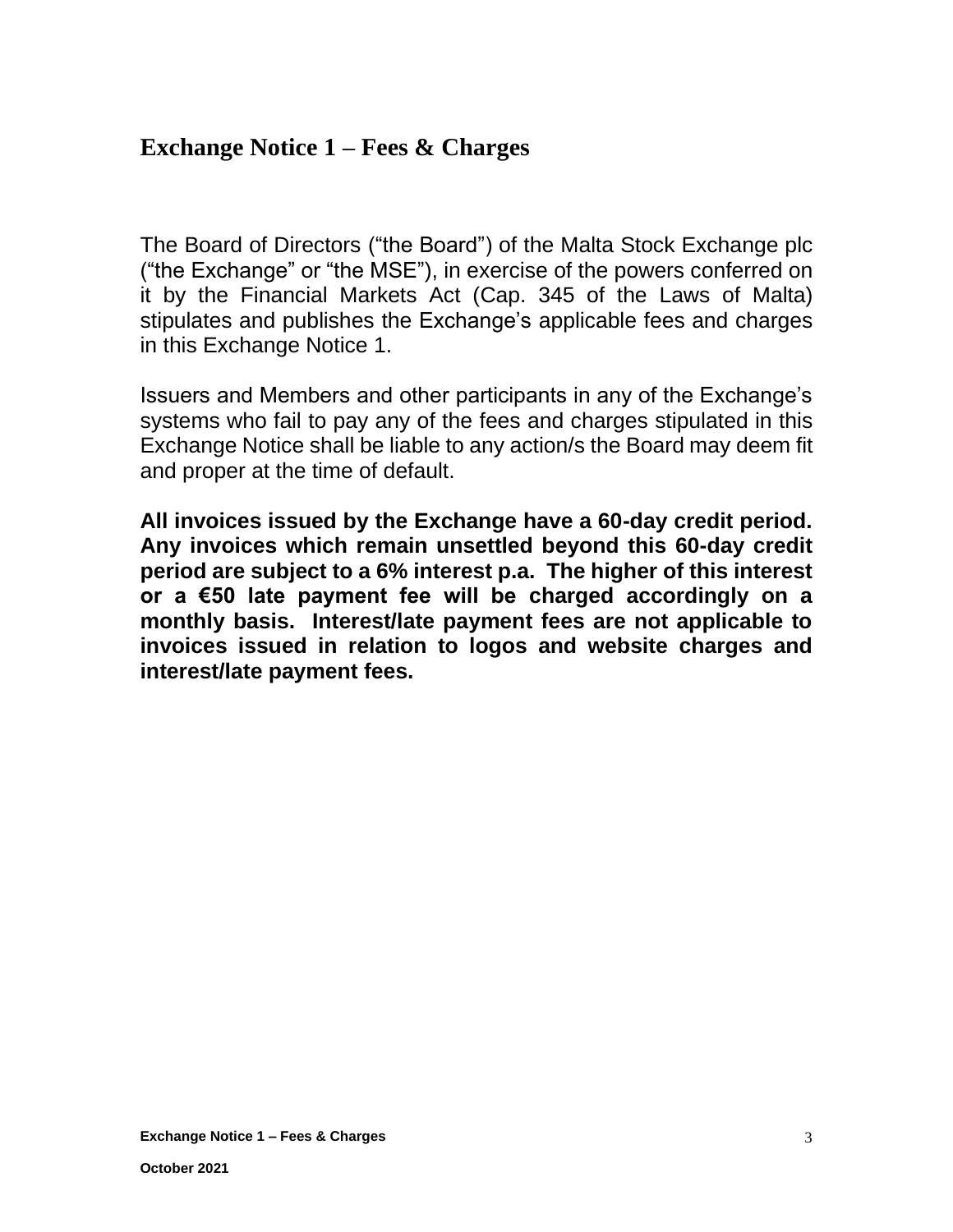### **Section 1 – Members Fees**

### *1.01 Membership Fees*

Members have the option to choose between two types of Membership Fees.

#### Membership Fees - Option 1

- Upon admission, a Member shall pay:
	- A non-refundable Membership Admission Fee of €10,000.
	- A non-refundable Membership Annual Fee of €930 pro-rata till 31 December.
- Annually in advance, a Member shall pay a non-refundable Membership Annual Fee of €930 for each calendar year.

#### *The above fees are subject to 18% Vat.*

#### Membership Fees - Option 2

- Upon admission, a Member shall pay a non-refundable Membership Admission Fee of €2,200 pro-rata till 31 December.
- Annually in advance, a Member shall pay a non-refundable Membership Annual Fee of €2,200 for each calendar year.

#### *The above fees are subject to 18% Vat.*

### *1.02 Traders Fees*

- Upon confirmation of acceptance as traders by the Exchange, a Member shall pay:
	- A non-refundable Traders Admission Fee of €580 per trader (except for the first nominated trader of the Member, whose admission fee is free of charge). This fee covers provision of appropriate training by the Exchange on the Trading System.
	- A non-refundable Traders Annual Fee of €230 pro-rata till 31 December.
- Annually in advance, a Member shall pay a non-refundable Traders Annual Fee of €230 per Trader for each calendar year.
- Both Admission and Annual fees shall not be transferable to any new trader/s replacing existing traders terminating their rights in this capacity.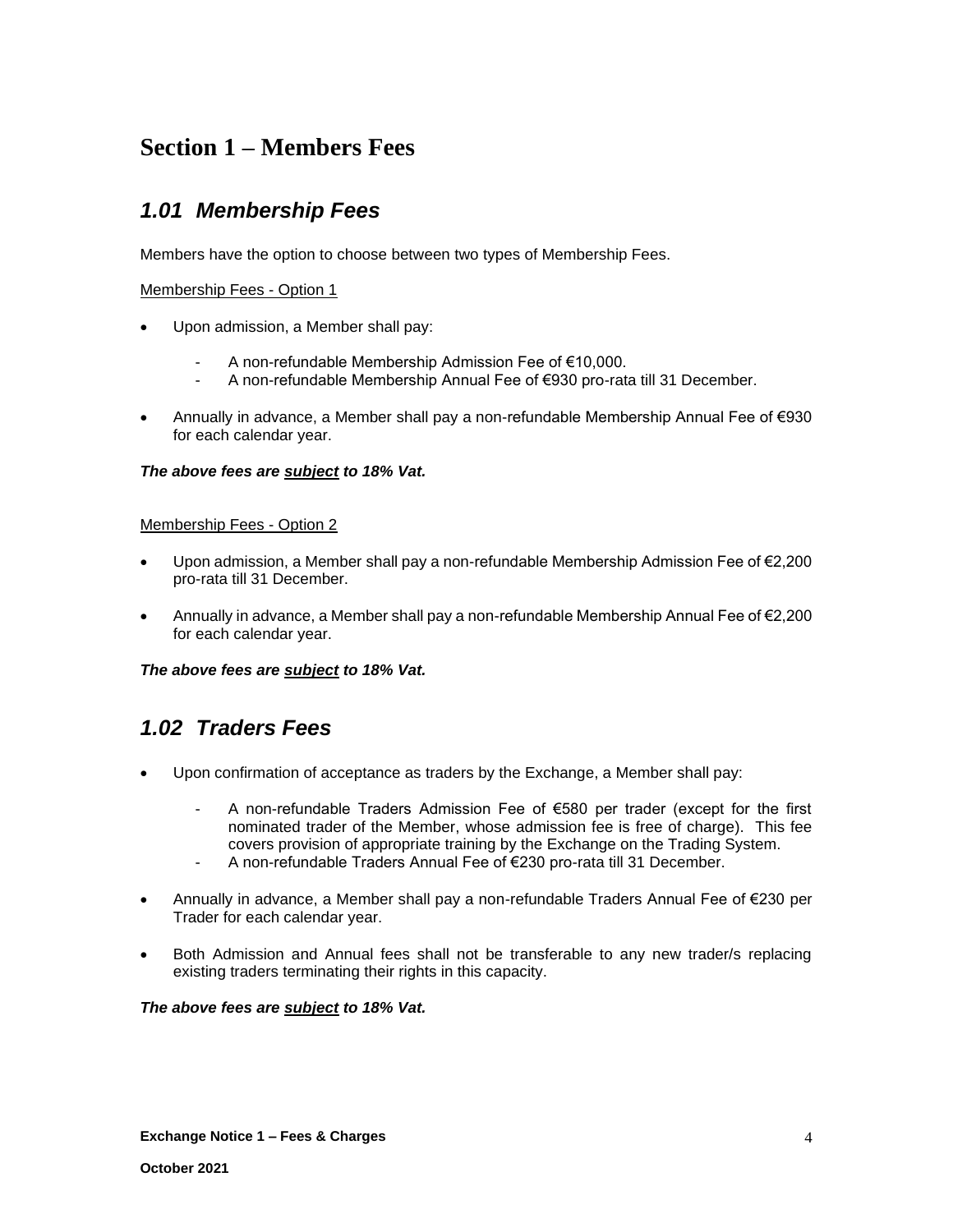### **Section 1 – Member Charges (cont.)**

### *1.03 Member Trading Certificates Fees*

- A Member shall be provided with a free-of-charge certificate per trader up to a maximum of two traders.
- Additional certificates, provided at the request of Members, shall be charged at  $\epsilon$ 200 per certificate per month.

*The above fees are subject to 18% Vat.*

### *1.04 Member Turnover Fees*

On a monthly basis, each Member shall pay Turnover Fees (in EUR equivalent using the ECB spot rate prevailing as at end of relevant month) equivalent to 0.03% (**inclusive of Vat**) of its total monthly turnover in relation to all financial instruments (excluding Treasury Bills) being traded and reported on the Exchange. For trades affected on the Off-Exchange reporting system, each Member shall pay Turnover Fees equivalent to 0.10% (**inclusive of Vat**), except as stated below.

Member Turnover Fees shall only be waived in relation to the following trades affected on the Off-Exchange reporting system:

- a) Transfers from indirect holding account to underlying direct holding account/s in respect of securities bought on the primary market or announced corporate actions.
- b) Transfers that do not result in a change in the ultimate beneficial ownership, including transfers from an indirect holding account to another indirect holding account.

In order to be eligible for the above waivers, Members shall notify the Exchange in writing within 5 business days from the occurrence of qualifying transfers and/or action/s.

Additionally, for trades effected on the Off-Exchange reporting system, where such trades are the subject of a corporate restructuring exercise or any other corporate action by a listed company or a takeover trade, and where such a trade has been notified by the listed company through a company announcement, a turnover fee of 0.03% (**inclusive of VAT**) shall apply upon the written request of the Member effecting such a trade and upon the approval of the Board of the Exchange.

### *1.05 Dedicated Cash Account (DCA) Service Fee\**

- A Member shall (upon request) pay a non-refundable annual DCA Service Fee of €500 prorata till 31 December for the use of the DCA.
- Annually in advance, a Member shall pay a non-refundable DCA Service Fee of €500 for each calendar year.

*\*To note that the DCA is used for settlement purposes.*

*The above fees are subject to 18% Vat.*

**Exchange Notice 1 – Fees & Charges**

**October 2021**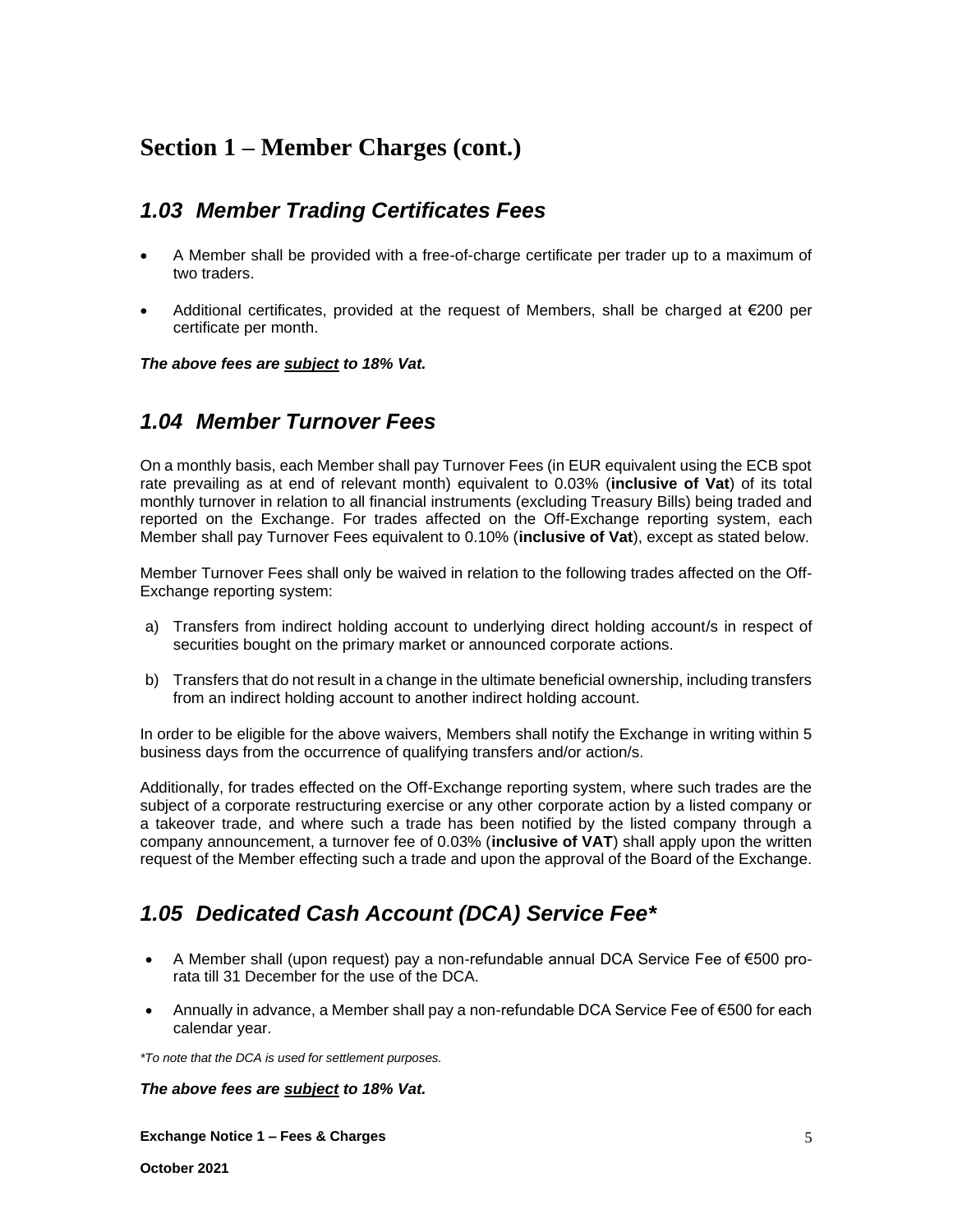### **Section 2 – Transaction Charges**

• Transaction charges are charged per contract note and billed on a monthly basis.

The transaction charge of €4.50 covers:

- €2.50 Trading fee**\***
- €2.00 Clearing & Settlement charge

#### **\* A 50% discount on the above trading fee will apply to transactions related to Green Bonds.**

- Transaction charges are not applicable to transactions related to Treasury Bills.
- The transaction charge applicable to Off-Exchange transactions is €2.50 per trade and these charges are billed on a quarterly basis.

*The above fees are inclusive of 18% Vat.*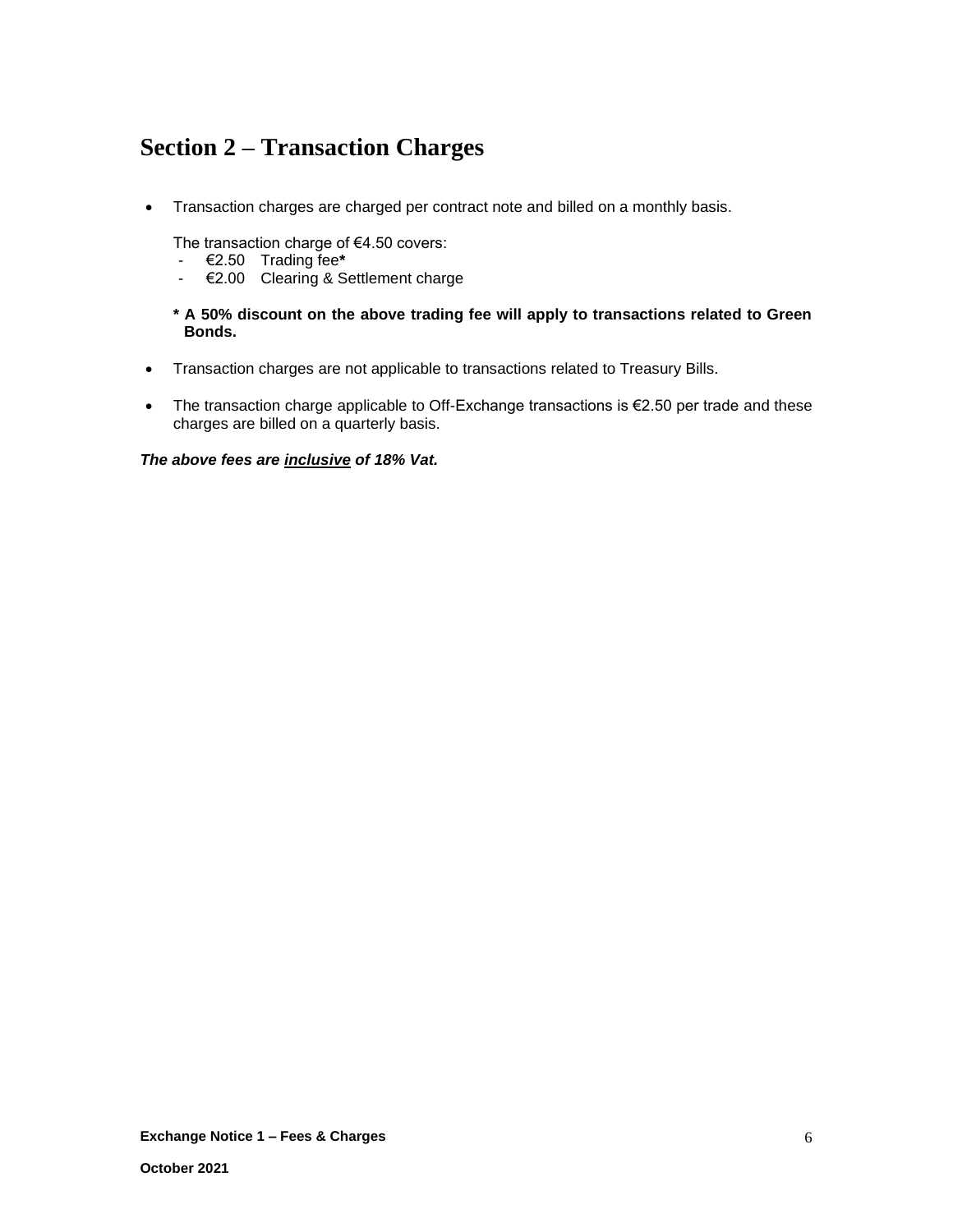## **Section 3 – Listing Fees**

### *3.01 Regulated Main Market*

- Upon listing date, Issuers shall pay a non-refundable Initial Listing Fee equivalent to a full Annual Listing Fee.
- Annually in advance, Issuers shall pay a non-refundable Annual Listing Fee upon anniversary of the listing date.

| <b>Equities and Fixed Income Securities</b>                                                                                                                                                             |                                                                            |  |  |
|---------------------------------------------------------------------------------------------------------------------------------------------------------------------------------------------------------|----------------------------------------------------------------------------|--|--|
| <b>Market Capitalisation of Equities or</b><br><b>Nominal Value of Fixed Income Securities</b>                                                                                                          | Annual Fee**                                                               |  |  |
| On the first €11,000,000                                                                                                                                                                                | €450 per €1,000,000*<br>(Minimum €2,250)***                                |  |  |
| On the next €11,000,000                                                                                                                                                                                 | €650 per €1,000,000*                                                       |  |  |
| On the next €20,000,000                                                                                                                                                                                 | €1,000 per €2,000,000*                                                     |  |  |
| On the next €70,000,000                                                                                                                                                                                 | €2,500 per €7,000,000*                                                     |  |  |
| On the excess over $€112,000,000$                                                                                                                                                                       | €5,500 per €11,000,000*<br>(Up to an aggregate maximum fee of<br>€116,000) |  |  |
| * Or parts thereof.<br>**a 50% discount on the above Annual Listing Fees will apply to Green Bonds.<br>*** For Real Estate Investment Trusts (REITs) a minimum listing fee of €10,000 is<br>applicable. |                                                                            |  |  |
| <b>Collective Investment Schemes</b>                                                                                                                                                                    |                                                                            |  |  |
| The Scheme                                                                                                                                                                                              | € 1,200                                                                    |  |  |
| On the first five sub-funds/tranches****                                                                                                                                                                | € 1,200 per sub-fund/tranche                                               |  |  |
| On the 6 <sup>th</sup> to the 10 <sup>th</sup> sub-funds/tranches****                                                                                                                                   | € 1,000 per sub-fund/tranche                                               |  |  |
| On the 11th to the 15th sub-funds/tranches****                                                                                                                                                          | € 700 per sub-fund/tranche                                                 |  |  |
| From the 16th sub-fund/tranche**** onwards                                                                                                                                                              | € 500 per sub-fund/tranche                                                 |  |  |
| Different classes of shares are not subject to listing fees.                                                                                                                                            |                                                                            |  |  |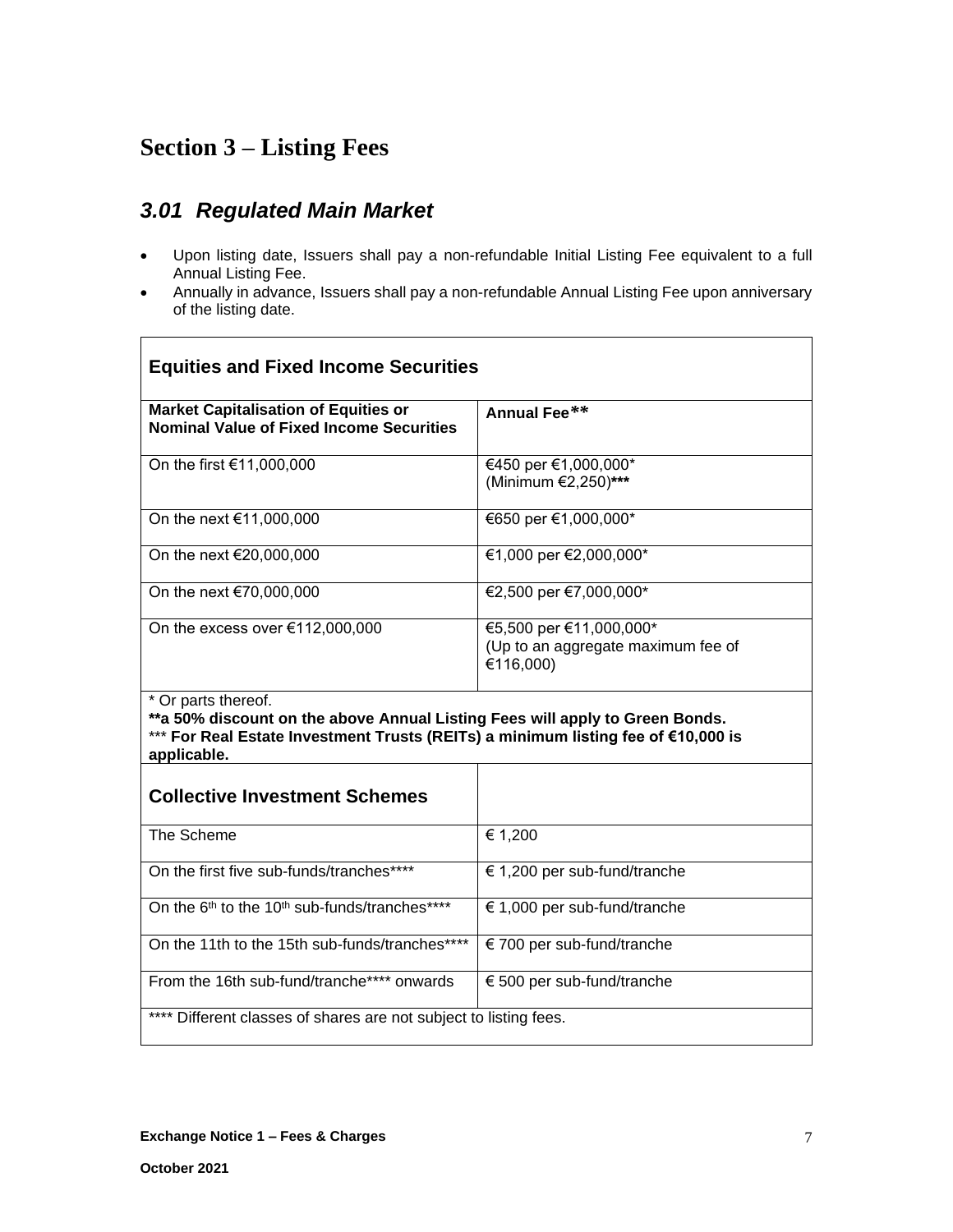### **Section 3 – Listing Fees (cont.)**

### *3.01 Regulated Main Market (cont.)*

| <b>Exchange Traded Funds</b>               |                                                |
|--------------------------------------------|------------------------------------------------|
| On the first six share classes in the same | € 2,250 per class/ISIN, capped at € 15,000 for |
| Sub-Fund                                   | ETFs with more than six classes                |

#### *The above fees are subject to 18% VAT.*

#### **Relevant information:**

- a) Market capitalisation for equities:
	- Upon listing, the market capitalisation for equities is calculated on the issue price.
	- Subsequently, it is calculated on the average market capitalisation of the previous quarter.
- b) Treasury Bills are not subject to listing fees.
- c) The Annual Listing Fee incorporates the cost of ISIN allocated to the security.
- d) If the financial instruments being listed already have a primary listing in another recognised jurisdiction, then, the Annual Listing Fee will be reduced by 50%.
- e) In the event where issuers of equities have an Employee Share Option Scheme in place and equities are being issued subsequent to the exercise of the rights as outlined in such Scheme, then, no Annual Listing Fees will be charged at the time of admission to listing of such equities, provided that, the computation of the Annual Listing Fee related to these shares (calculated pro rata till anniversary date of listing) does not exceed the minimum Annual Listing Fee of €2,250 mentioned in the table above, at the prevailing time of the admission of listing of such equities.
- f) The Annual Listing Fee shall also apply to any corporate action/s resulting in a change in share capital. In this case, the Annual Listing Fee shall **not** be charged pro rata (till original listing date anniversary of security) and the maximum annual fee threshold of €116,000 shall not apply.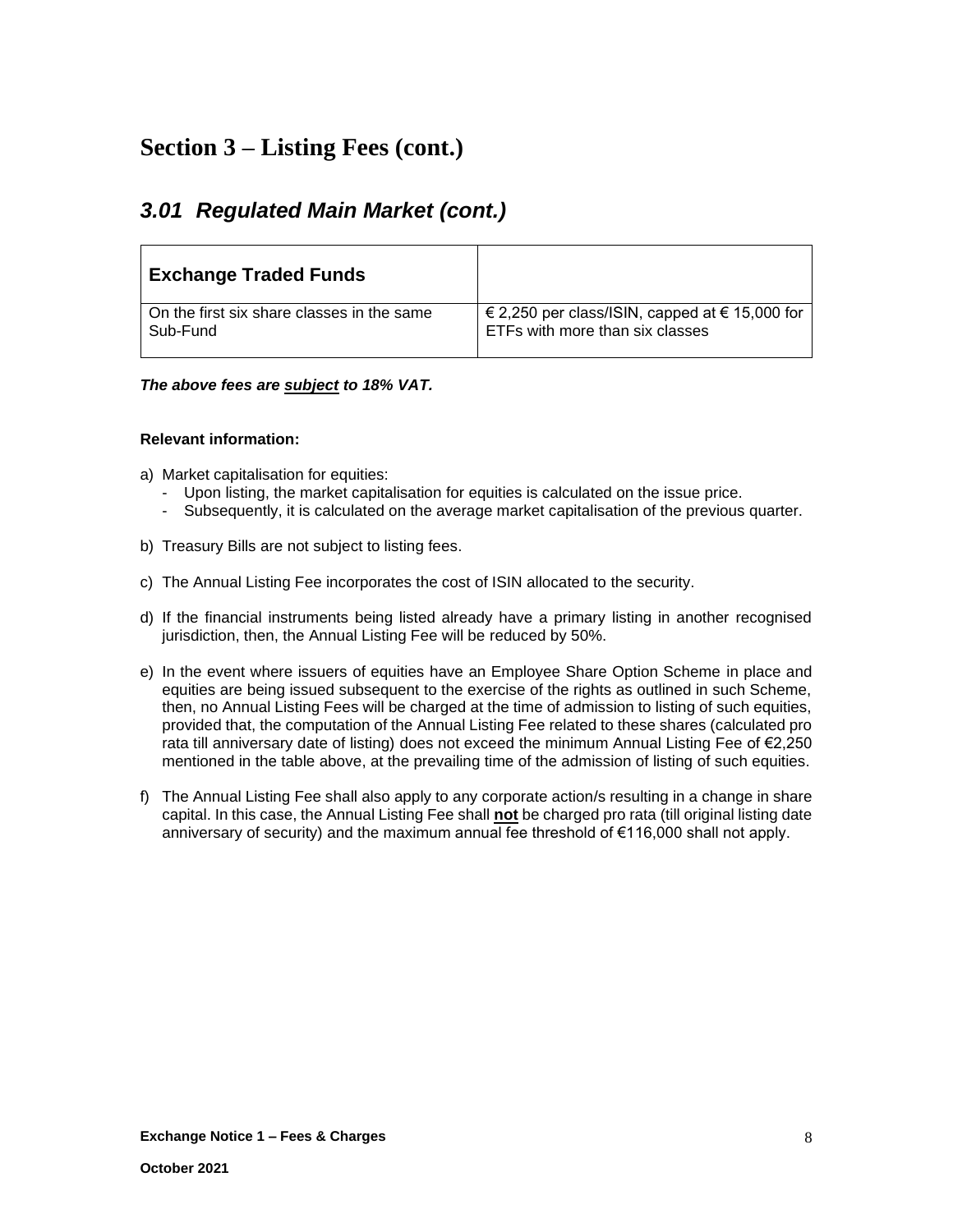## **Section 3 – Listing Fees (cont.)**

### *3.02 Institutional Financial Securities Market (IFSM)*

• Upon application, Applicants shall pay a non-refundable Application Fee/s as per table below:

| Application Fees*, as applicable, depending on the type of transaction: |        |
|-------------------------------------------------------------------------|--------|
| <sup>1</sup> Base Prospectus or Registration Document                   | €1,500 |
| <b>Standalone Prospectus</b>                                            | €1,500 |
| <sup>2</sup> Programme Update                                           | €1,500 |
| <sup>2</sup> Series Prospectus                                          | €1,500 |
| <sup>2</sup> Supplement with Issuance                                   | €1,000 |
| <sup>2</sup> Supplement - Financial Update                              | €500   |
| <sup>2</sup> Final Terms / 1 <sup>st</sup> Tranche                      | €500   |
| Second and Subsequent Tranches                                          | €250   |

*\*Fees are applicable for each ISIN or security.*

*<sup>1</sup>Base Prospectus or a Registration Document is required when securities are issued in the form of a continuous Issuance Programme or the Prospectus is being issued in the form of a Registration Document and a Securities Note (refer to Wholesale Securities Markets Listing Rule 2.1)*

*<sup>2</sup>Applications for Supplements to the Prospectus and updates are required when a significant new factor / mistake / inaccuracy has occurred or is needed to the original Prospectus or Registration Document that has been approved, or when further issuances are made under an Issuance Programme.*

- Upon listing date, Issuers shall pay a non-refundable Annual Listing Fee of €2,000.
- Annually in advance, Issuers shall pay a non-refundable Annual Listing Fee of €2,000 upon anniversary of the listing date.

The Annual Listing Fee incorporates the cost of ISIN allocated to the security.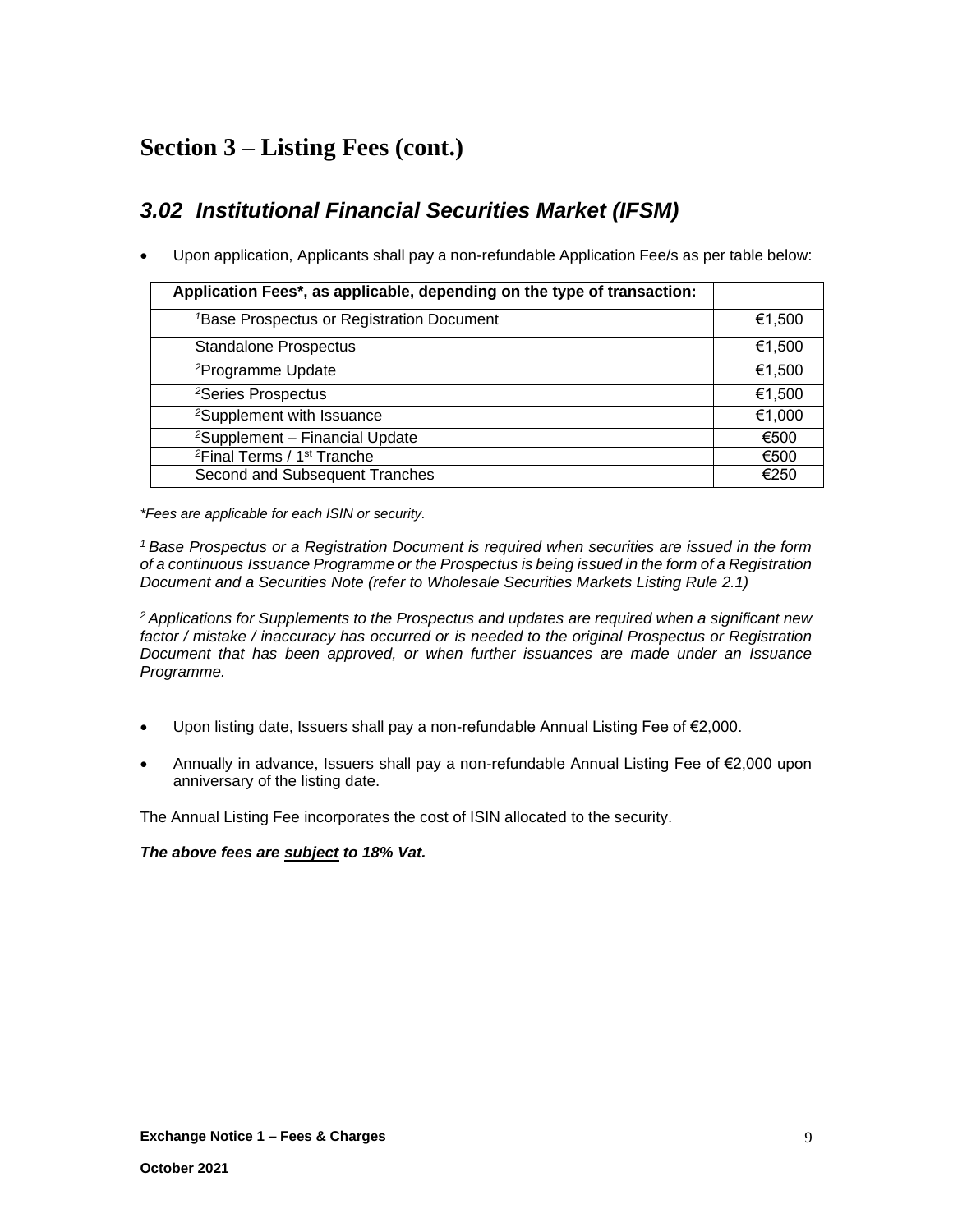### **Section 4 – Prospects MTF Fees**

### *4.01 Application and Admission Fees – Prospects MTF*

#### Application Fees

- In line with Rule 2.01.01 of the Prospects MTF Rules, applicants for admission to Prospects MTF shall be subject to a *Pre-Application Assessment*. To this effect a Pre-Application assessment fee of €2,000 will be charged to prospective issuers immediately upon submission of all the necessary information by the Admissions/Corporate Advisors, and on which the preassessment process can be carried out. This fee will be deducted from the Application fee mentioned below, **only** if the prospective transaction is eligible to Prospects MTF, otherwise the fee is non-refundable.
- Upon application, Applicants shall pay a non-refundable Application fee of €5,000. An additional non-refundable document handling fee of €3,000 shall apply where the proposed issue is secured by tangible assets, therefore total application fee in such cases shall be of €8,000.
- When the Exchange receives the first draft documentation by the Admissions/Corporate Advisor in relation to an application, Prospects Office will carry out a *high-level* check of the documentation to verify whether the documentation submitted is in order and complete. If the documentation is not complete this will be sent back to the Admissions/Corporate Advisor. If the revised draft documentation is still not in good order after **three months** from the first submission, the Admissions/Corporate Advisor will be informed that the first application is considered to have expired and, in this respect, an additional non-refundable fee of  $\epsilon$ 2,000 will be charged.

#### Admission Fees

- Upon admission, Issuers shall pay a non-refundable Annual Admission Fee.
- Annually in advance, Issuers shall pay a non-refundable Annual Admission Fee upon anniversary of the admission date.

| <b>Admission Fees – Prospects MTF</b>                                                          |                              |
|------------------------------------------------------------------------------------------------|------------------------------|
| <b>All types of Securities</b>                                                                 | <b>Annual Admission Fee*</b> |
| <b>Market Capitalisation of Equities or</b><br><b>Nominal Value of Fixed Income Securities</b> |                              |
| Up to or less than $\epsilon$ 3,500,000                                                        | €4.900                       |
| More than $\epsilon$ 3,500,000 and up to $\epsilon$ 5,000,000                                  | €7.000                       |
| More than $\text{\textsterling}5,000,000$ and up to $\text{\textsterling}8,000,000$            | €9,800                       |

*\*These fees are applicable as from 1st January 2020*

#### **Exchange Notice 1 – Fees & Charges**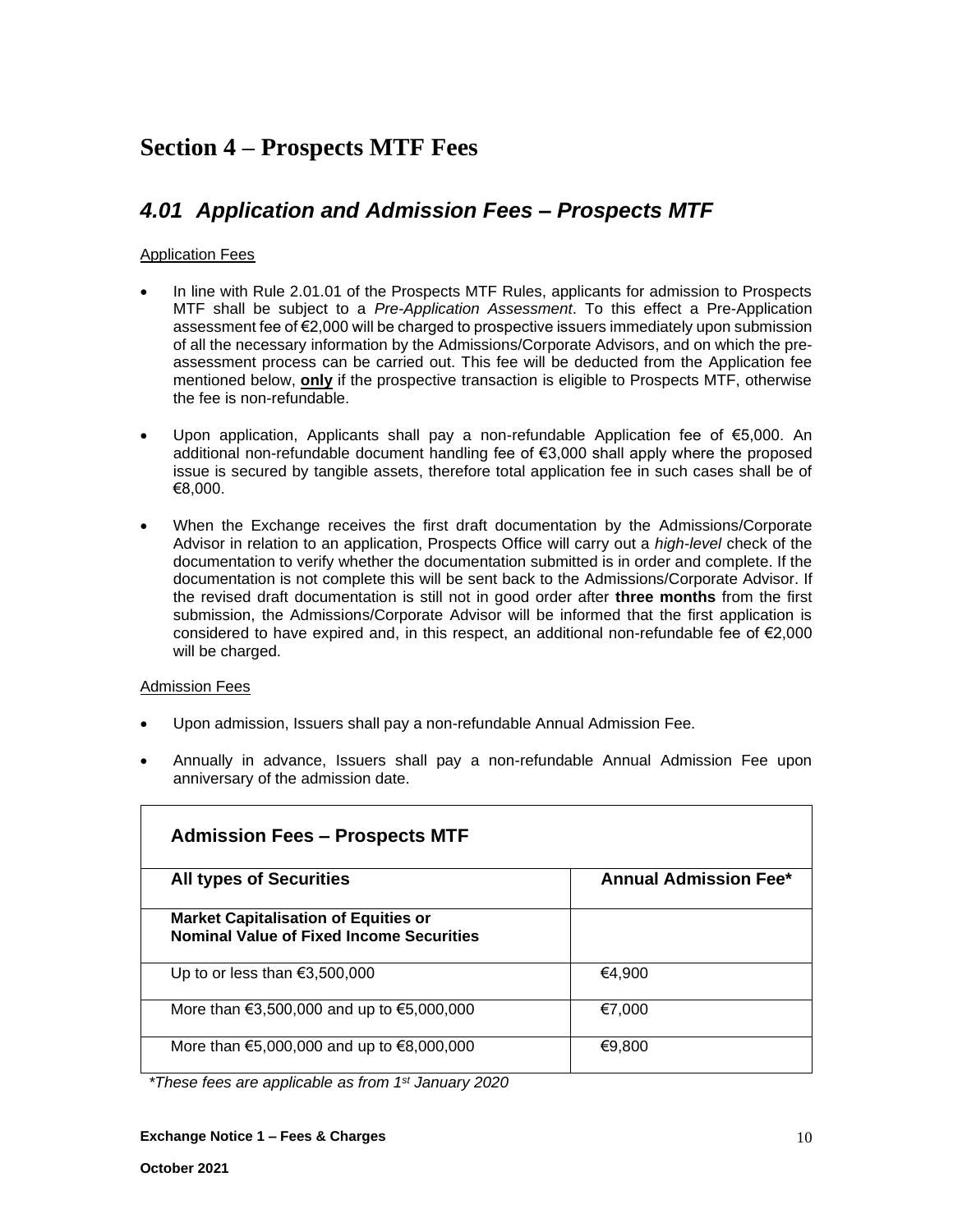## **Section 4 – Prospects MTF Fees (cont.)**

### *4.01 Application and Admission Fees – Prospects MTF (cont.)*

#### **Relevant information:**

- a) Market capitalisation for equities:
	- Upon admission, the market capitalisation for equities is calculated on the issue price.
	- Subsequently, it is calculated on the average market capitalisation of the previous quarter.
- b) Where specialised, skilled resources are required to support an admission to the Prospects MTF, the Exchange will discuss and agree with the Applicant how to secure these required accredited resources as well as set any potential, additional fees before the start of the admission process as the Exchange may deem fit and appropriate.
- c) The Annual Admission Fee incorporates the cost of ISIN allocated to the security.
- d) Where an Issuer terminates the admission of a security on Prospects MTF, with the intention to list on the Regulated Main Market already published through a Company Announcement, a pro-rata refund calculated on the unused period of the Annual Admission Fee may be issued upon written request from the Issuer. The credit note may only be utilised against payment of the Initial Listing Fee in respect of the listing on the Regulated Main Market.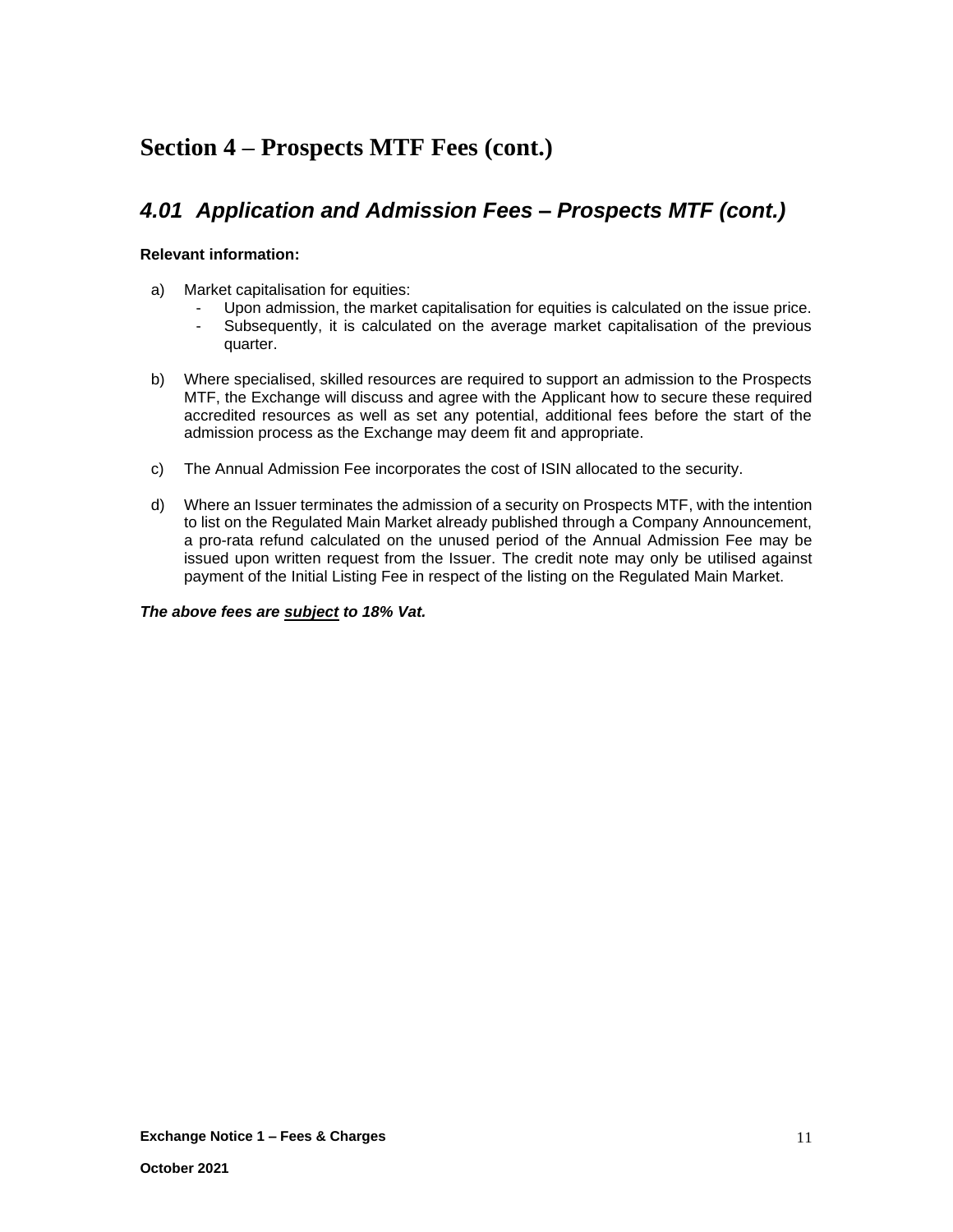## **Section 4 – Prospects MTF Fees (cont.)**

### *4.02 Corporate Advisors, Admissions Advisors, Compliance Advisors – Prospects MTF*

- Upon submission of the Application, the following fees shall apply:
	- (a) Corporate Advisors shall pay a non-refundable Application Fee of €2,000;
	- (b) Admissions Advisors shall pay a non-refundable Application Fee of €1,000; and
	- (c) Compliance Advisors shall pay a non-refundable Application Fee of €1,000.

The Application Fee covers 10 hours of due diligence, support on the Prospects MTF Rules and other advisory support.

If the Exchange provides services additional to those mentioned above and/or in excess of the said 10 hours, then these will be charged at €100/hour.

- Upon approval of the Application, Corporate Advisors and Compliance Advisors shall pay a non-refundable pro-rata Initial Fee of €1,000 till 31 December and the Admissions Advisors shall pay a non-refundable pro-rata Initial Fee of €500 till 31 December.
- Annually in advance, the following fees shall apply:
	- (a) Corporate Advisors shall pay a non-refundable Annual Fee of  $\epsilon$ 1,000;
	- (b) Admissions Advisors shall pay a non-refundable Annual Fee of €500; and
	- (c) Compliance Advisors shall pay a non-refundable Annual Fee of €1,000.

The Annual fee is payable at the start of each calendar year, starting from the year following that when the Advisors have been so approved. The Annual Fee is payable irrespective of whether any mandates have been admitted by the Exchange as of that date.

The Annual Fee covers solely the first mandate handled by the Corporate Advisor and which has been successfully admitted to Prospects MTF; and in the case of a Compliance Advisor the Annual Fee covers solely the first mandate under its responsibility.

- The following fees per mandate are applicable:
	- (a) Corporate Advisors shall be charged Annual Fees of €1,000 per annum for each additional mandate**, over and above the first mandate;**
	- (b) Compliance Advisors shall be charged Annual Fees of €1,000 per annum for each additional mandate**, over and above the first mandate**.

This fee is not applicable to Admissions Advisors.

• The Annual Fee for each mandate admitted will be invoiced in line with the Annual Fees procedure as explained above, that is, pro-rata from admission date till 31 December.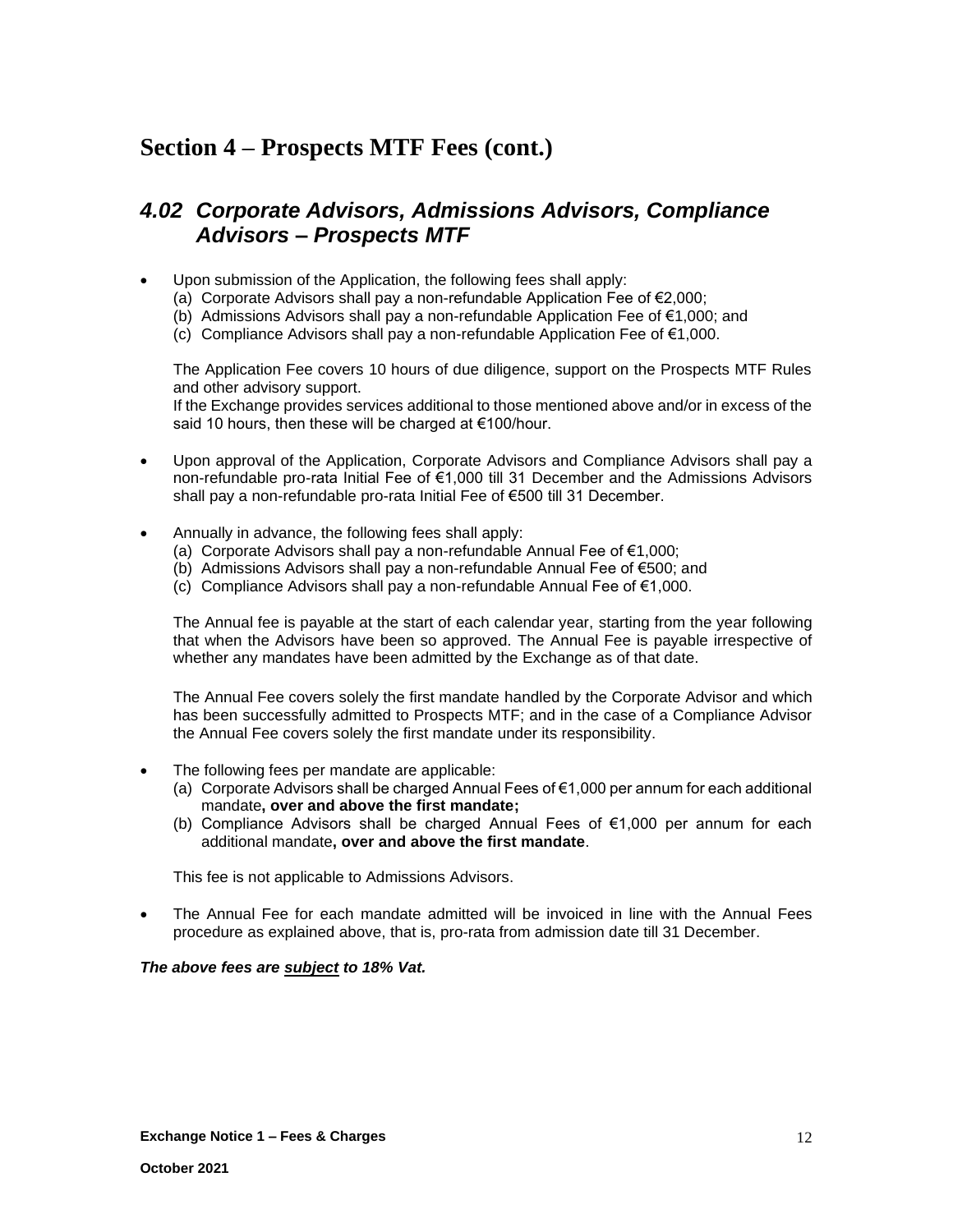## **Section 5 – Legal Entity Identifiers (LEIs) Fees**

On application, an entity shall pay a non-refundable yearly maintenance fee of €120 prior to being provided with an LEI by the Exchange. The LEI Application Fee of €120 shall not apply in case of a porting of an LEI from another Local Operating Unit.

On anniversary, a yearly maintenance fee of €80 is payable in advance.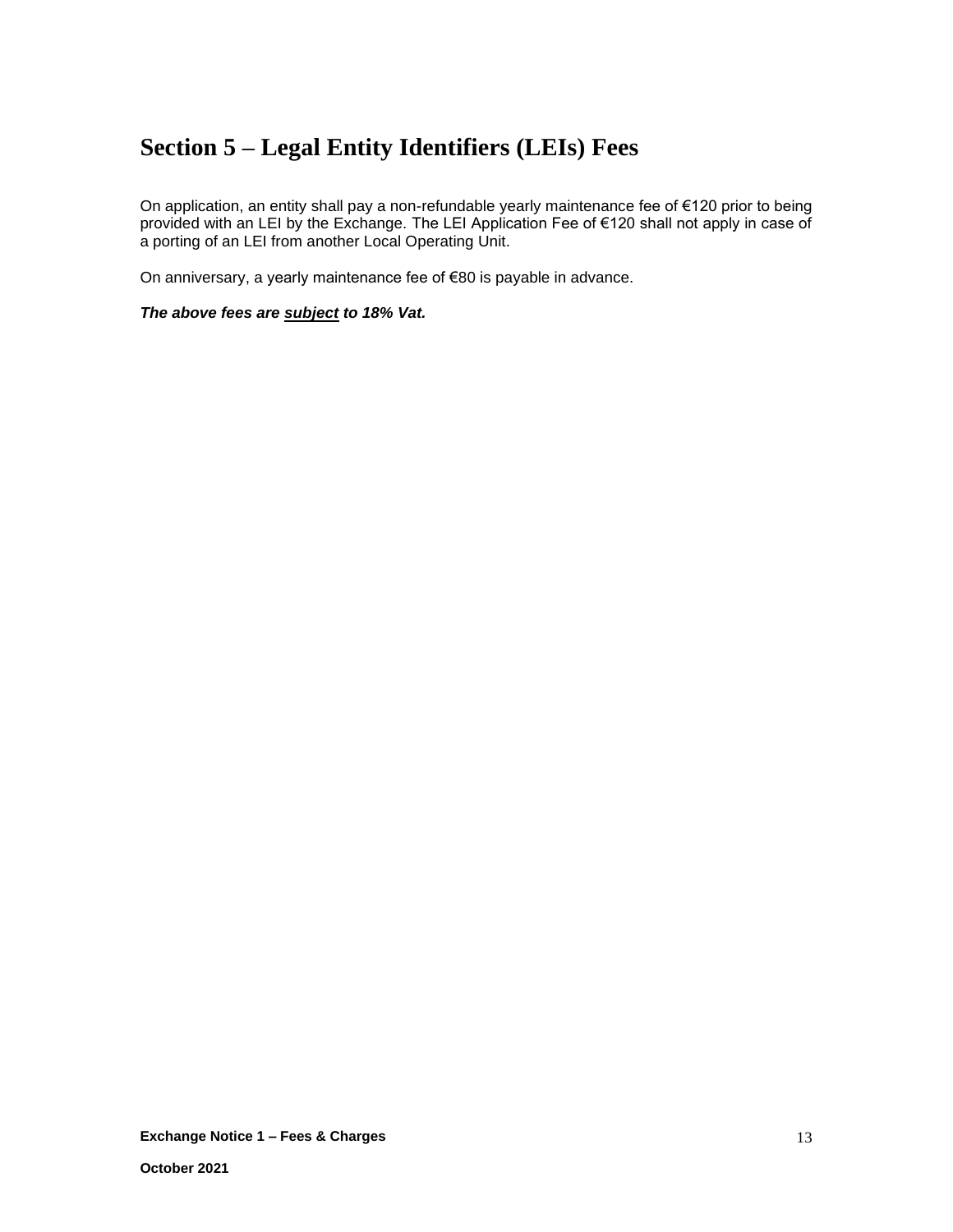### **Section 6 – Dematerialisation Fees**

### *6.01 Dematerialisation Fees for instruments not listed on the Malta Stock Exchange*

- Upon application, an Entity shall pay a non-refundable Initial Dematerialisation Fee of €4,750.
- Upon dematerialisation date and annually thereafter, an Entity shall pay an Annual Dematerialisation Fee of €4,750.

The Annual Dematerialisation fee shall be waived if notice of termination accompanied by the relevant Board Resolution is submitted to the Exchange's CSD up to 20 working days after the anniversary date of dematerialisation.

- Every time a new investor profile assessment and due diligence process is to be performed, an Entity shall pay a non-refundable pre on-boarding Fee of €50 per natural person and €200 per legal entity.
- Upon receipt of the formal request for the addition or reduction to an already dematerialised financial instrument that is admitted to the MSE-CSD, an Entity shall pay a non-refundable fee of €500. The Exchange shall not issue the dematerialisation certificate relating to the increase or reduction in the amount of the financial instrument unless this fee is settled in advance.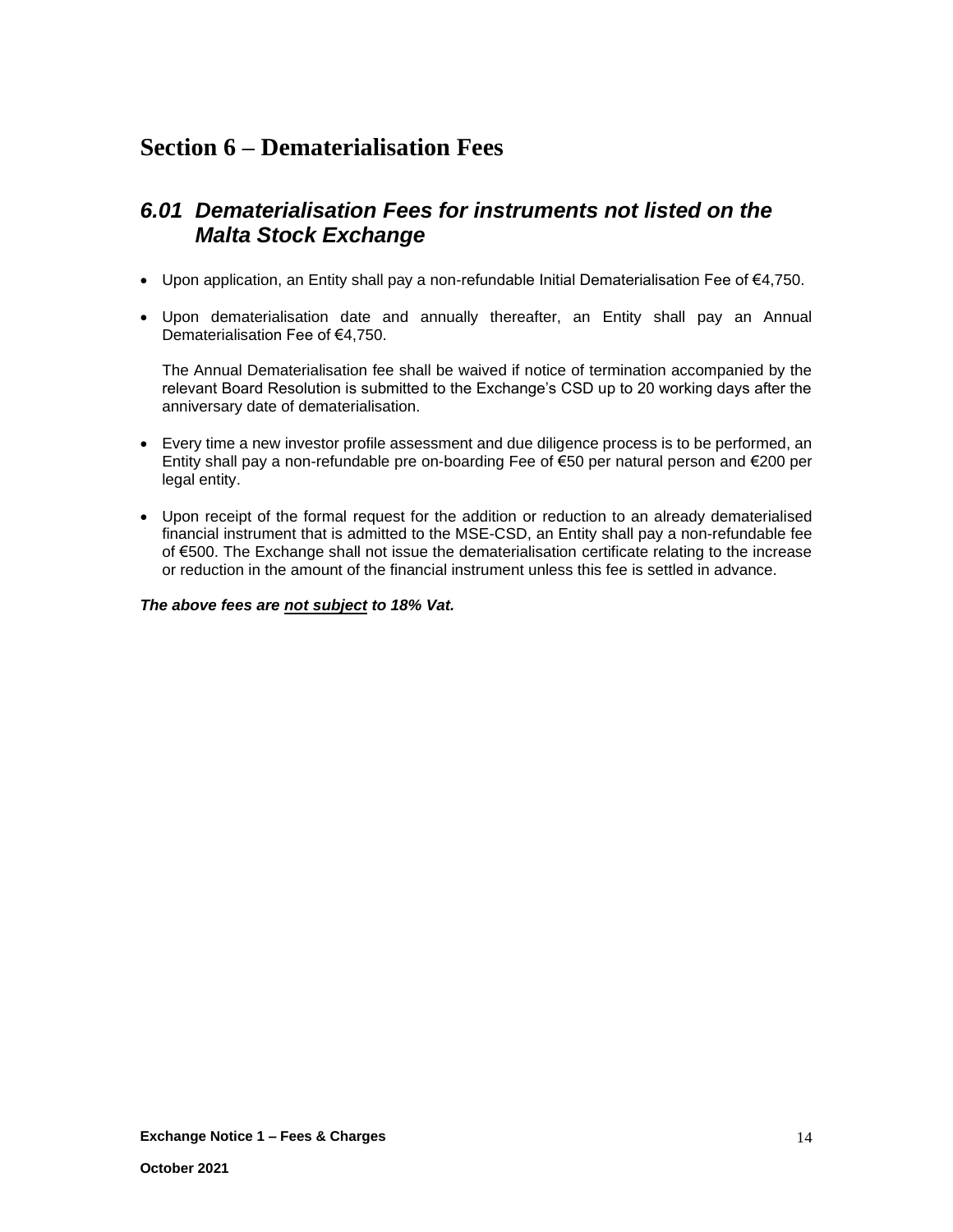### *7.01 MSE Account Opening Fees*

- The CSD does not charge fees for the opening of an account (MSE Account) at the CSD both for direct and indirect holding accounts.
- The CSD may open MSE Accounts directly in the name of an individual investor or legal entity. Such Direct Holding Accounts hold the security balances in the name of the investor on whose name the account has been registered as per details submitted to the CSD by an authorised representative or Member.
- The CSD may also open MSE Accounts in the name of entities (Nominees) licensed to hold securities as nominee of the underlying holder. An Indirect Holding Account is opened and administered by the Nominee in whose name the account has been registered and holdings in such accounts are held by the Nominee on behalf of the underlying investors.
- Members and Nominees must ensure that their clients understand the services being offered and that they are made aware of the different risks and costs associated with such services when choosing between a Direct and Indirect Holding Account. Members and Nominees need to provide an explanation as to how client holdings segregation is managed and how Member or Nominee default may affect their holdings or the settlement of any pending instructions.

### *7.02 Initial Register Fees*

- Upon take-on of a register at the CSD, the Issuers are charged Initial Register Fees calculated as per table below.
- Where the CSD takes on a register previously held with another CSD, the Initial Register Fees shall be charged at 50% of the fees calculated as per table below, subject to a minimum fee of €2,500.
- In the case of a rollover, the Initial Register Fees shall be charged at 75% of the fees calculated as per table below, with respect to existing bondholders only.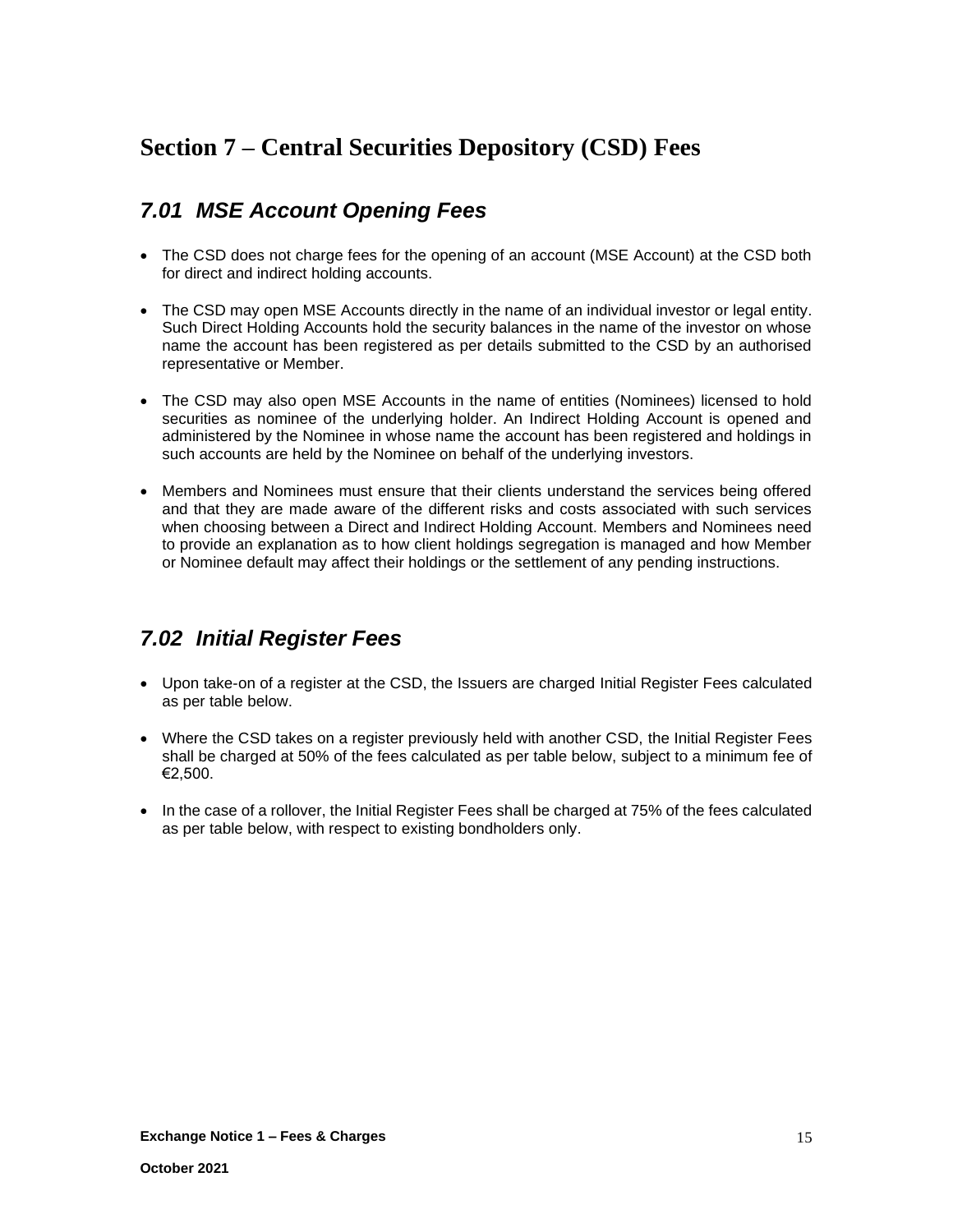| <b>Quantity (No. of</b><br>applications/holders) | <b>Initial Take-on Fee (incl</b><br>transfer from another<br>CSD) per holder<br>€ | Initial Take-on and<br>Primary* Fee per<br>application<br>€ |
|--------------------------------------------------|-----------------------------------------------------------------------------------|-------------------------------------------------------------|
| Up to 2,000                                      | 6.00                                                                              | 7.00                                                        |
| $2,001 - 5,000$                                  | 5.00                                                                              | 6.00                                                        |
| 5.001 and over                                   | 4.50                                                                              | 5.00                                                        |

### *7.02 Initial Register Fees (cont.)*

*\* This includes post-application related processing work carried out on behalf of the Registrar.*

*The above fees are subject to 18% Vat.*

### *7.03 Annual Register Fees*

- At each calendar year-end, the Issuer shall pay an Annual Register Fee one year in arrears, based on the number of existent holders at year-end.
- In the case of the first year of take-on, the Annual Register Fee shall be calculated pro-rata from the take-on date till 31 December of that year.
- In the case of a roll-over and/or redemption, the Annual Register Fee shall be calculated prorata from 1 January till roll-over and/or redemption date of that same year.

| No. of Holders on Register | <b>Annual Register Fees</b> |
|----------------------------|-----------------------------|
| Up to 1,000                | $@ \in 4.50$ per holder     |
| $1,001 - 10,000$           | $@ \in 4.00$ per holder     |
| 10,001 and over            | $@ \in 3.00$ per holder     |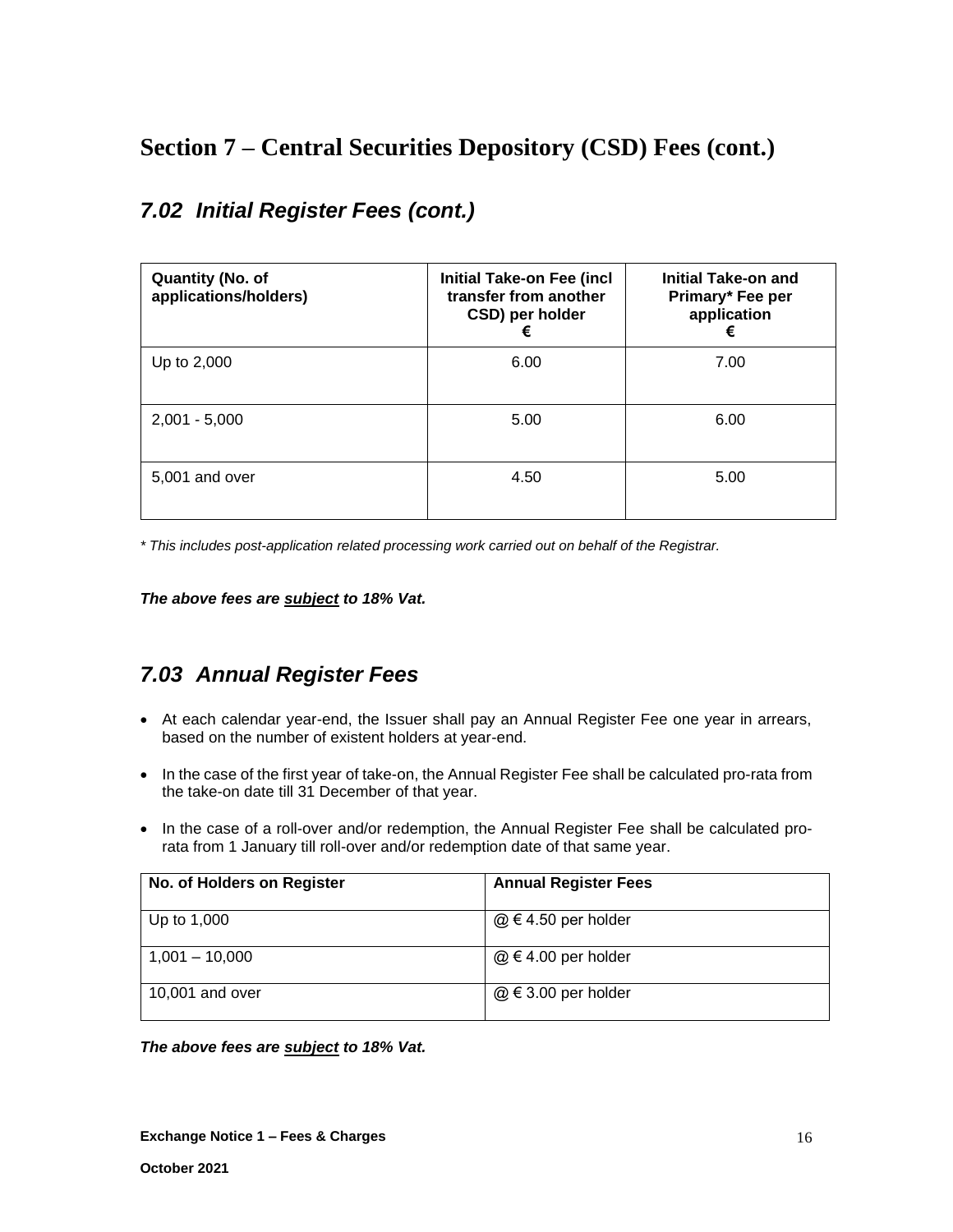| <b>Maintenance of Register Fees</b>                   |                                       |  |  |
|-------------------------------------------------------|---------------------------------------|--|--|
| Bought movements                                      | $@ \in 2$ per movement                |  |  |
| Sold movements                                        | $@ \in 2$ per movement                |  |  |
| Release of Estates (Heirs)                            | $@ \in 6.50$ per transmission         |  |  |
| Off-market Transfer (incl. Donations,<br>Separations) | $@ \in 11.50$ per transfer            |  |  |
| <b>REPO Agreements</b>                                | $@$ €11.50 per party to the Agreement |  |  |

## *7.04 Maintenance of Register Fees*

 $\mathsf{r}$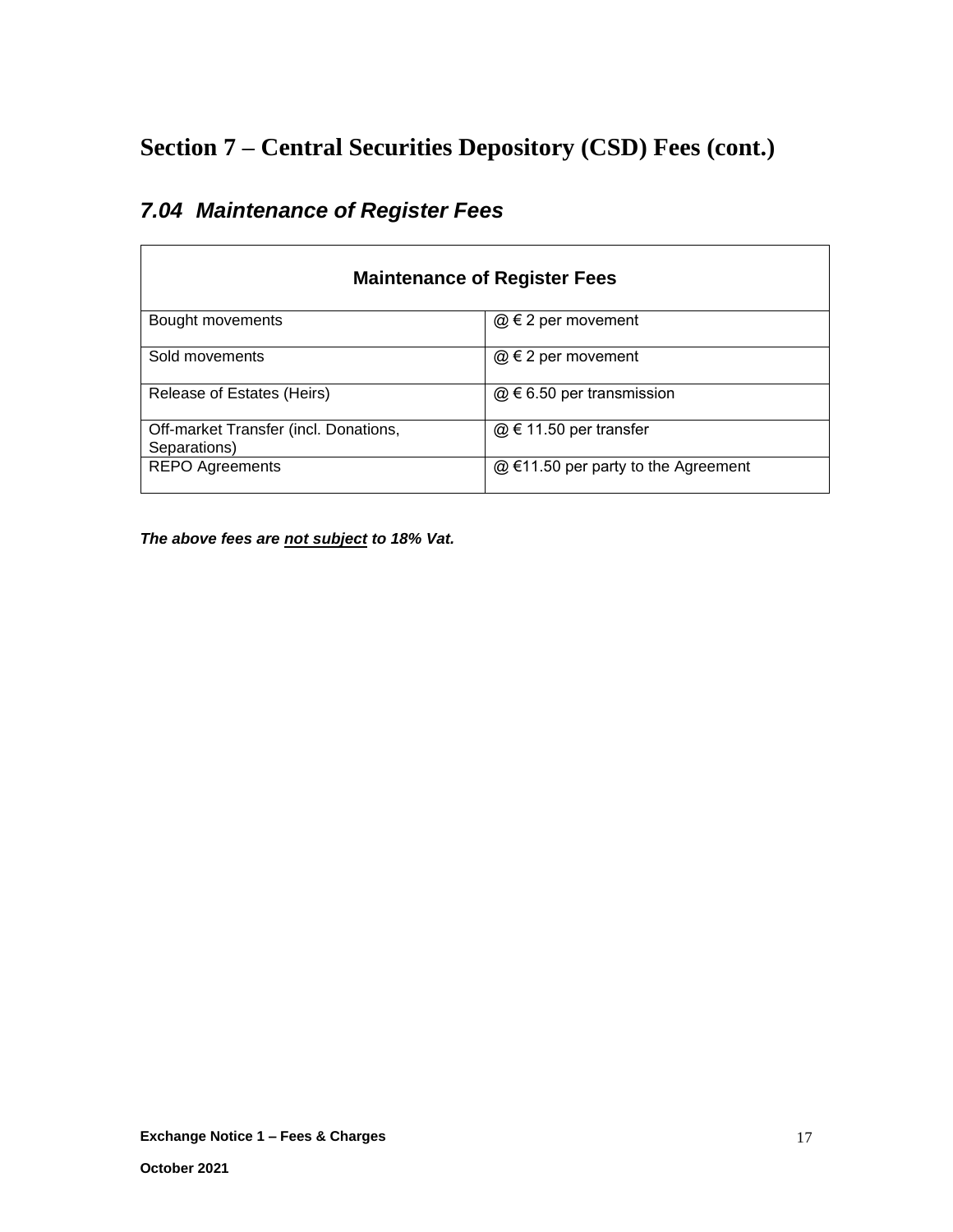| <b>Other CSD Charges</b>                                                                                                                                                                                                                 |                                                                                                                                                                                              |                                     |  |
|------------------------------------------------------------------------------------------------------------------------------------------------------------------------------------------------------------------------------------------|----------------------------------------------------------------------------------------------------------------------------------------------------------------------------------------------|-------------------------------------|--|
| <b>Reports</b>                                                                                                                                                                                                                           | Fees                                                                                                                                                                                         |                                     |  |
| Donations/Separations                                                                                                                                                                                                                    | €10 per movement                                                                                                                                                                             |                                     |  |
| Causa Mortis - Administrative & vetting charge                                                                                                                                                                                           | Value of Estate<br>€                                                                                                                                                                         | Charge<br>€                         |  |
|                                                                                                                                                                                                                                          | $0 - 2,000$<br>2,000-5,000<br>5,000-10,000<br>Over 10,000                                                                                                                                    | €35<br>€60<br>€80<br>€100           |  |
| Pledge Agreements - Vetting Charge                                                                                                                                                                                                       | €15 - for pledges up to €15,000<br>€20 - for pledges exceeding €15,000                                                                                                                       |                                     |  |
| <b>Statements of Holdings</b><br>Daily statements<br>Weekly statements<br>Monthly statements<br><b>Quarterly statements</b><br>Payment / Transaction History per account                                                                 | <b>Annual Fee</b><br>€500<br>€100<br>€25<br>€10<br>Back-dated Payment / Transaction History can                                                                                              |                                     |  |
|                                                                                                                                                                                                                                          | be accessed via e-portfolio on an ad-hoc basis<br>for free.<br>Requests for printed Payment / Transaction<br>History will be charged at €1.50 per printed<br>page with a minimum fee of €50. |                                     |  |
| <b>Swift Messages</b><br>Initial set up fee<br>Fee per Statement of holdings/<br>Statement of transactions/ Corporate<br>Action notification<br>These are charged annually in arrears at end of<br>year or at member's termination date. | €50 per MSE account<br>€0.10 per message                                                                                                                                                     |                                     |  |
| Any other service requested by/offered to third<br>parties                                                                                                                                                                               |                                                                                                                                                                                              | As per agreed terms between parties |  |

## *7.05 Other CSD Charges*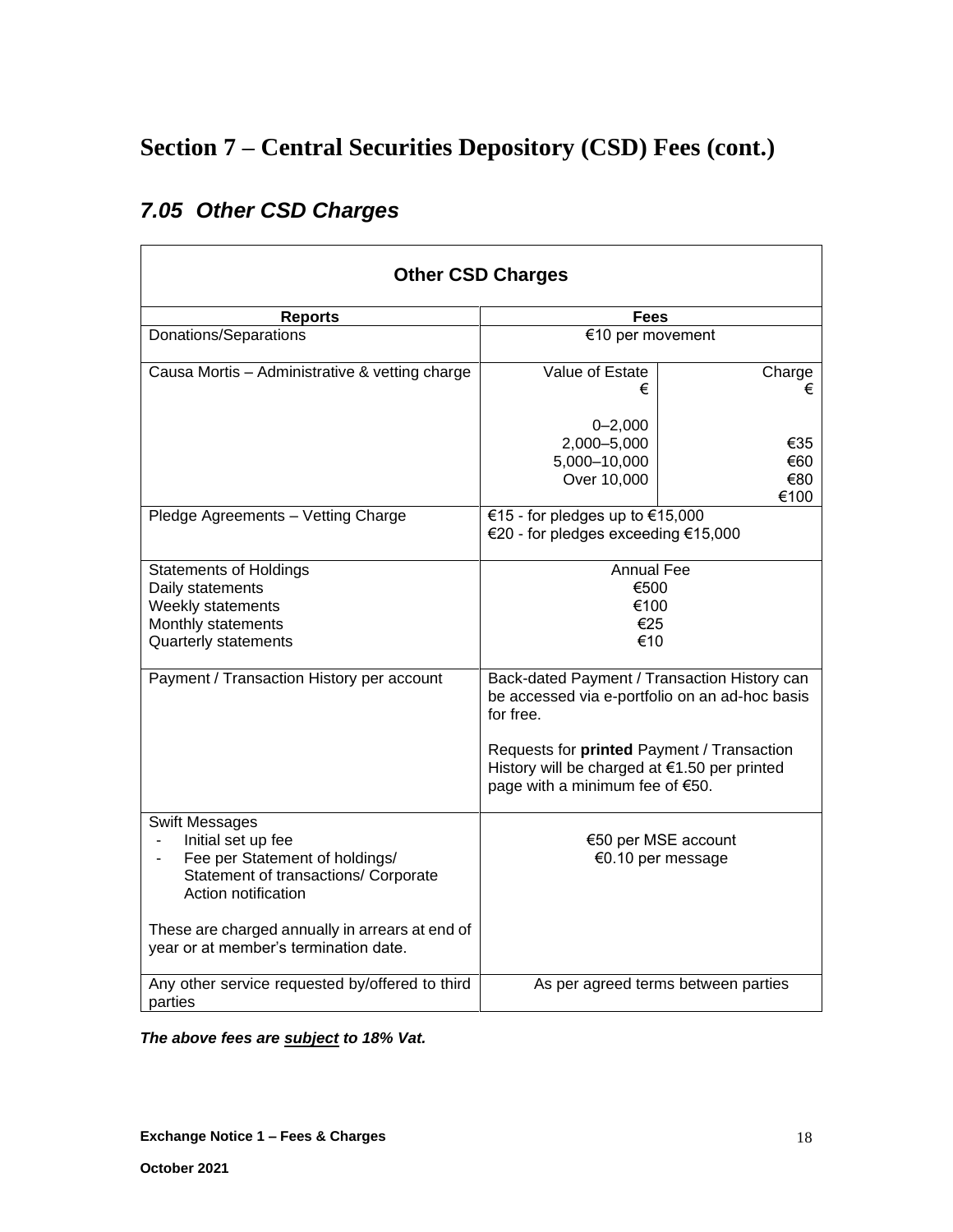### *7.06 Registrar Fees*

Registrar services may be provided by the Exchange upon request by issuers or potential issuers in relation to new issues. The provision of registrar services is at the sole discretion of the Exchange. Registrar fees are subject to negotiation with the prospective issuer depending on the services to be provided, subject to a minimum fee of €10,000. This fee does not include any other expenses which may be incurred in connection with the issue. Only for Green Bonds admitted to the Exchange's Green List, a rebate equivalent to 50% of the Initial Listing Fee as outlined in Section 3.01 above, will be deducted from the Registrar Fees.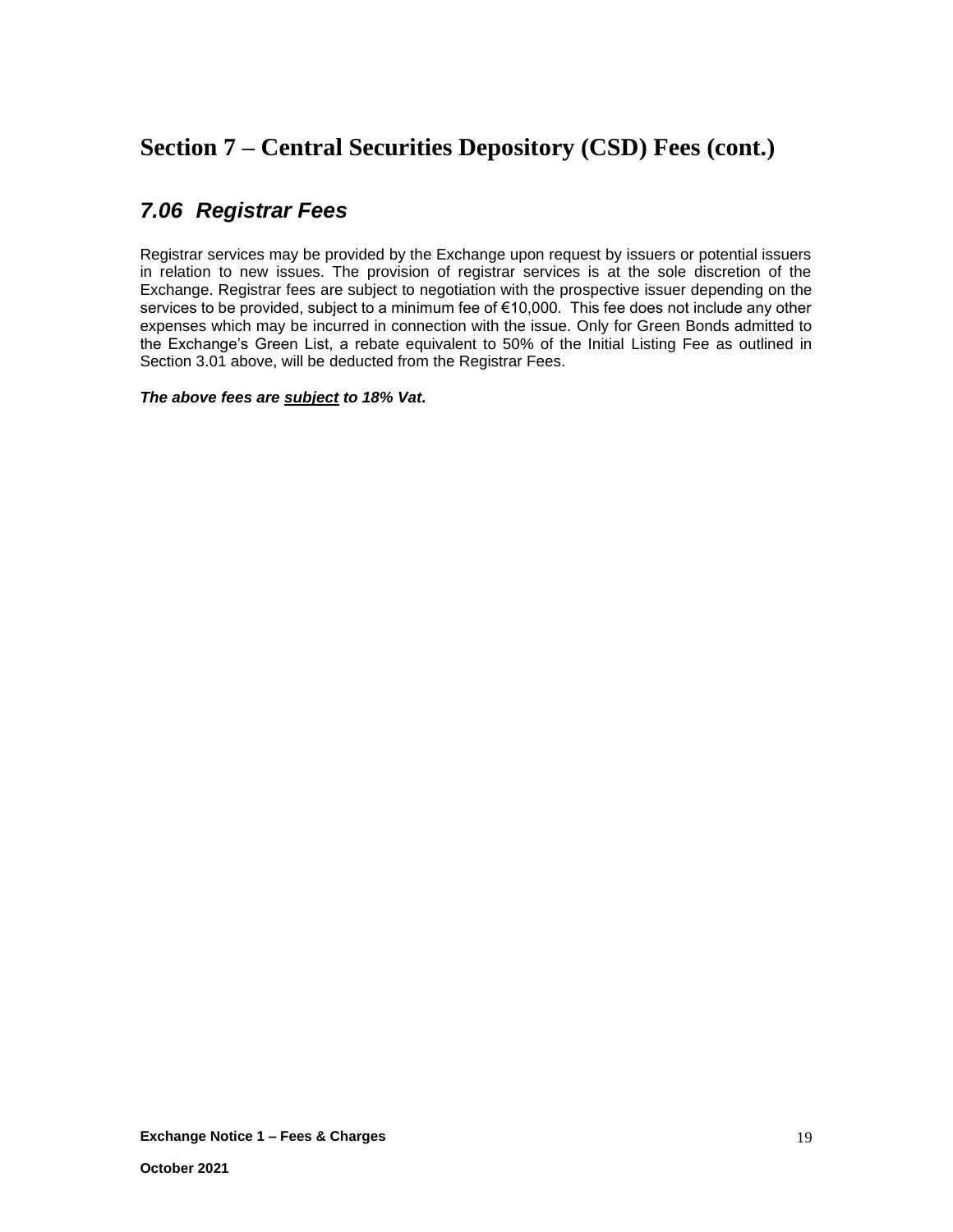## **Section 8 – International Security Identification Numbers (ISINs) Fees**

Upon application for an ISIN, an Entity shall pay an ISIN fee of €100 per issued ISIN. The Exchange shall not provide the Entity with an ISIN unless the fee has been duly paid.

This fee shall only be refundable, upon request by an Entity, for securities that will make use of the CSD's dematerialisation services, Trading Venue service or Listing services.

#### *The above fees are subject to 18% Vat.*

**Exchange Notice 1 – Fees & Charges**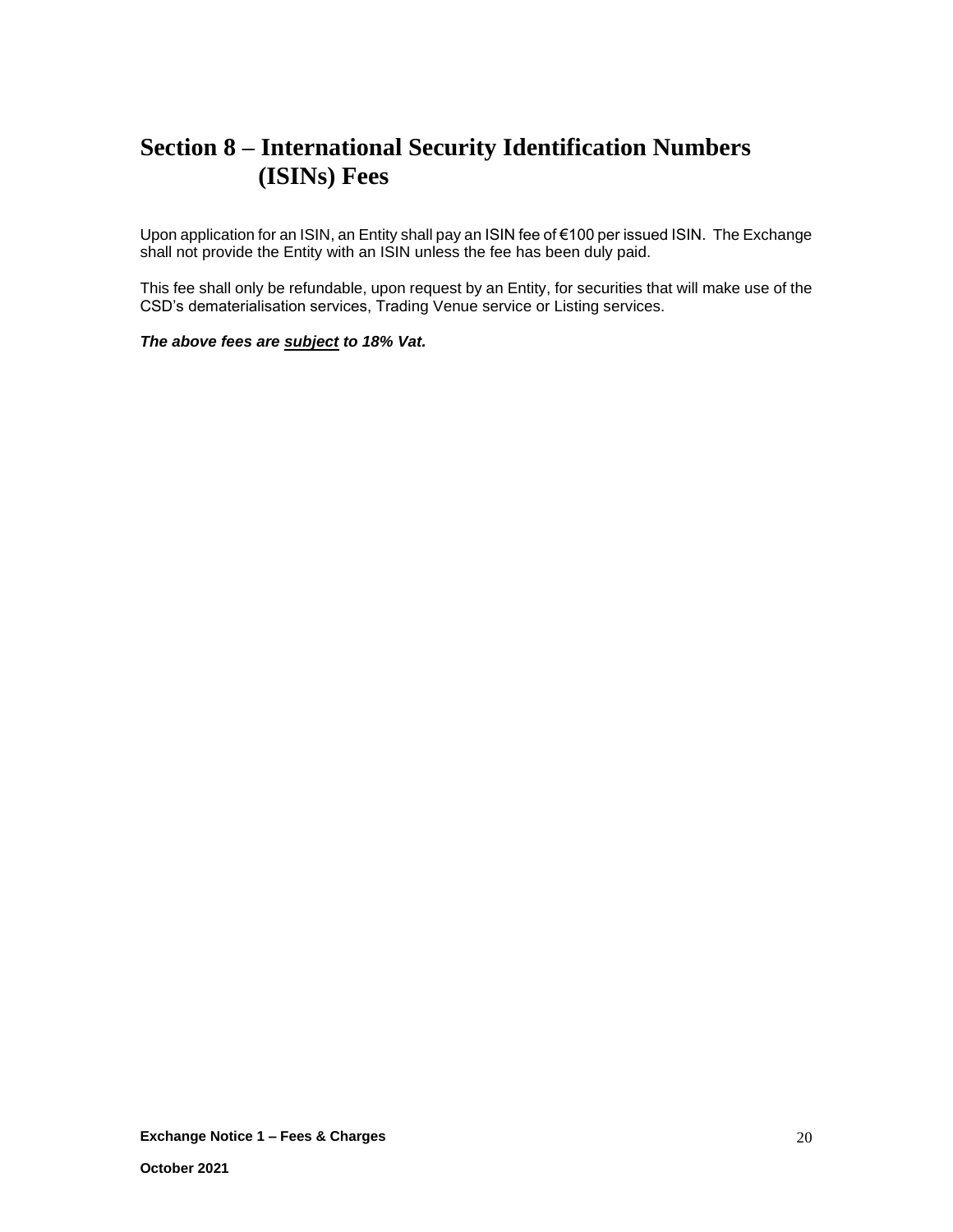## **Section 9 – European Market Infrastructure Regulation (EMIR) Fees**

• A non-refundable Annual Fee shall be charged in advance to any Reporting Counterparty as per table below:

| <b>EMIR Services</b>                                  | <b>Annual Fee</b><br>€ |
|-------------------------------------------------------|------------------------|
| <b>Reporting Counterparty</b>                         | €1,200                 |
| Delegated reporting on behalf of other counterparties | €120                   |

- A reporting fee of €0.09 per new reported trade and a maintenance fee of €0.08 per open position as at end of month shall be charged to the Reporting Counterparty.
- If the total monthly charge does not exceed €100, then, these fees will be invoiced annually every January of the following calendar year.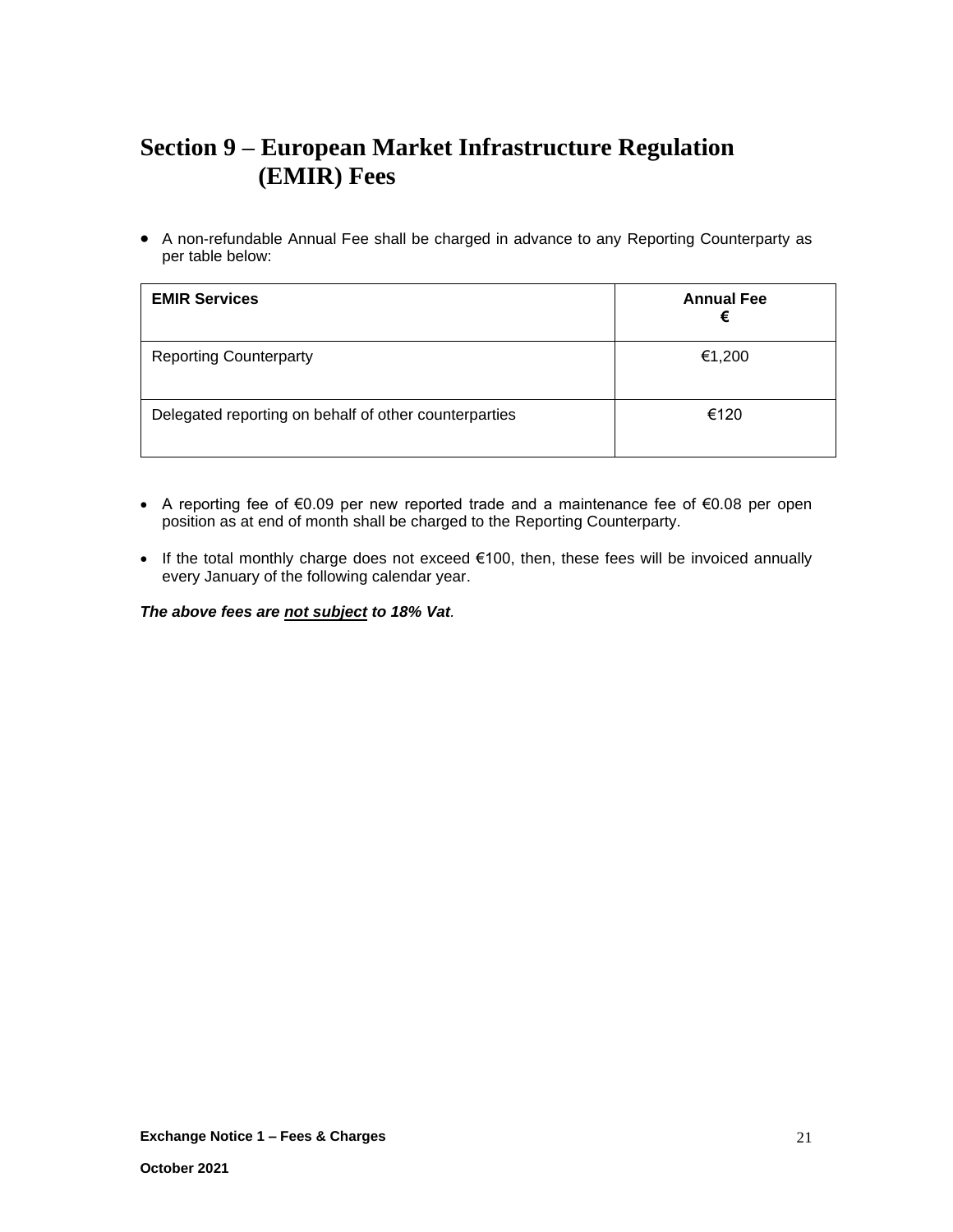## **Section 10 – Clearstream Transfers Charges**

An administrative charge of €25 per instruction shall be applicable in line with Exchange Notice 719.

These fees shall be charged on a monthly basis for any transfers executed during the previous month. Invoices shall be issued in EUR irrespective of the currency in which the transaction was executed.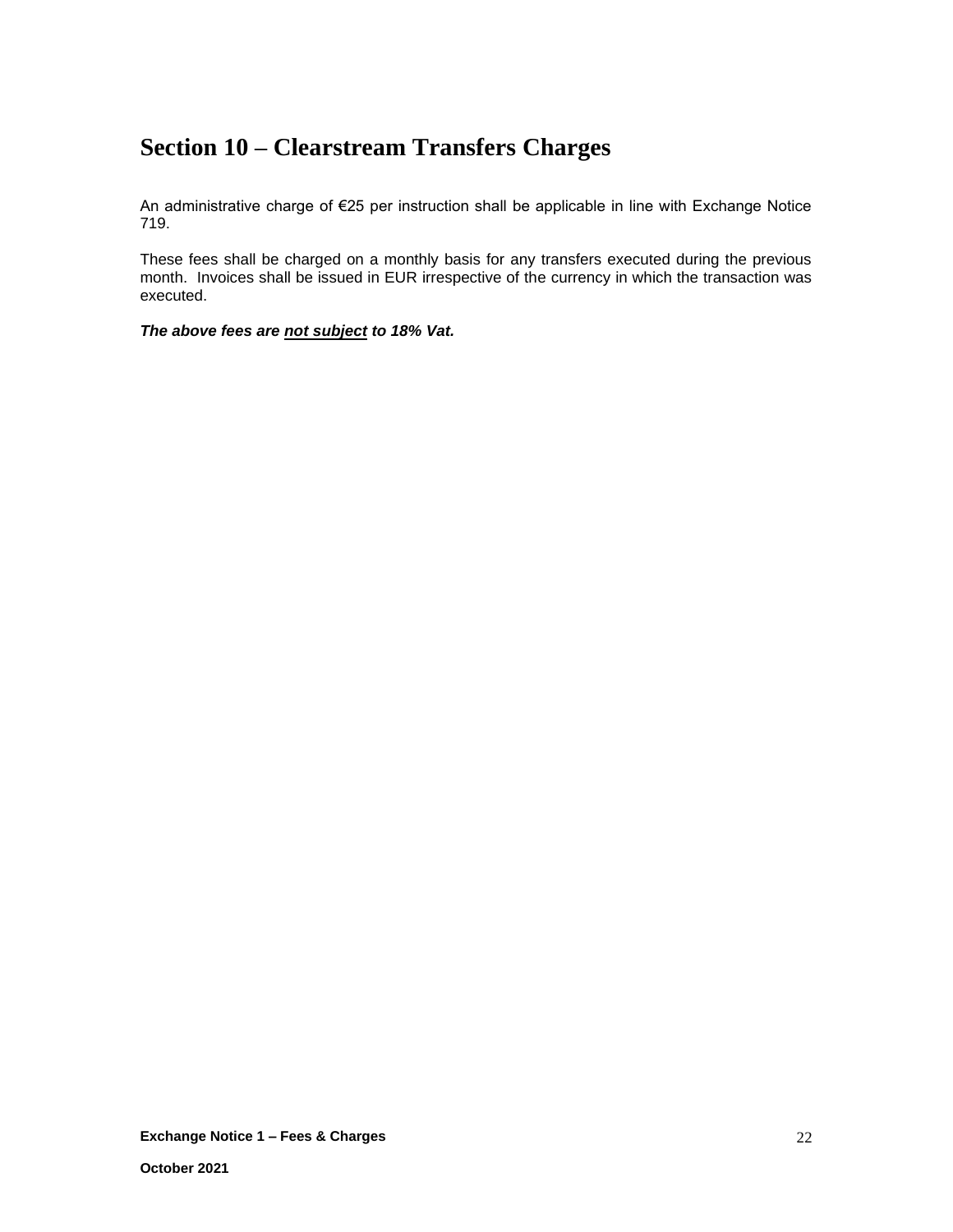## **Section 11 – Safekeeping and Custody Fees**

### *11.01 Safekeeping and Custody Fees*

Safekeeping and Custody Fees shall be charged to customers having entered into a Custody Agreement and having deposited securities under custody of the Exchange.

The customer shall pay a monthly Safekeeping Fee calculated as per schedule below. A minimum monthly Safekeeping Fee of €400 shall apply.

| <b>Basis for calculation</b>     | Type of<br>security | <b>Account deposit (€million)</b> |     | Rate in<br>basis<br>points* |
|----------------------------------|---------------------|-----------------------------------|-----|-----------------------------|
|                                  |                     | from                              | to  |                             |
|                                  | Debt securities     | 0                                 | 750 | 2.78                        |
| Nominal value of securities held |                     | $750 +$                           |     | 2.58                        |
|                                  |                     |                                   |     |                             |
| under custody as at the monthly  | Equities            | 0                                 | 70  | 5.00                        |
|                                  |                     | 70                                | 170 | 4.50                        |
| anniversary date x number of     |                     | $170+$                            |     | 3.80                        |
| calendar days/360                |                     |                                   |     |                             |
|                                  | <b>Funds</b>        | 0                                 | 70  | 4.64                        |
|                                  |                     | 70                                | 170 | 4.14                        |
|                                  |                     | 170+                              |     | 3.44                        |

*\*One basis point – 0.01%*

#### **Minimum monthly safekeeping fee per account - €400**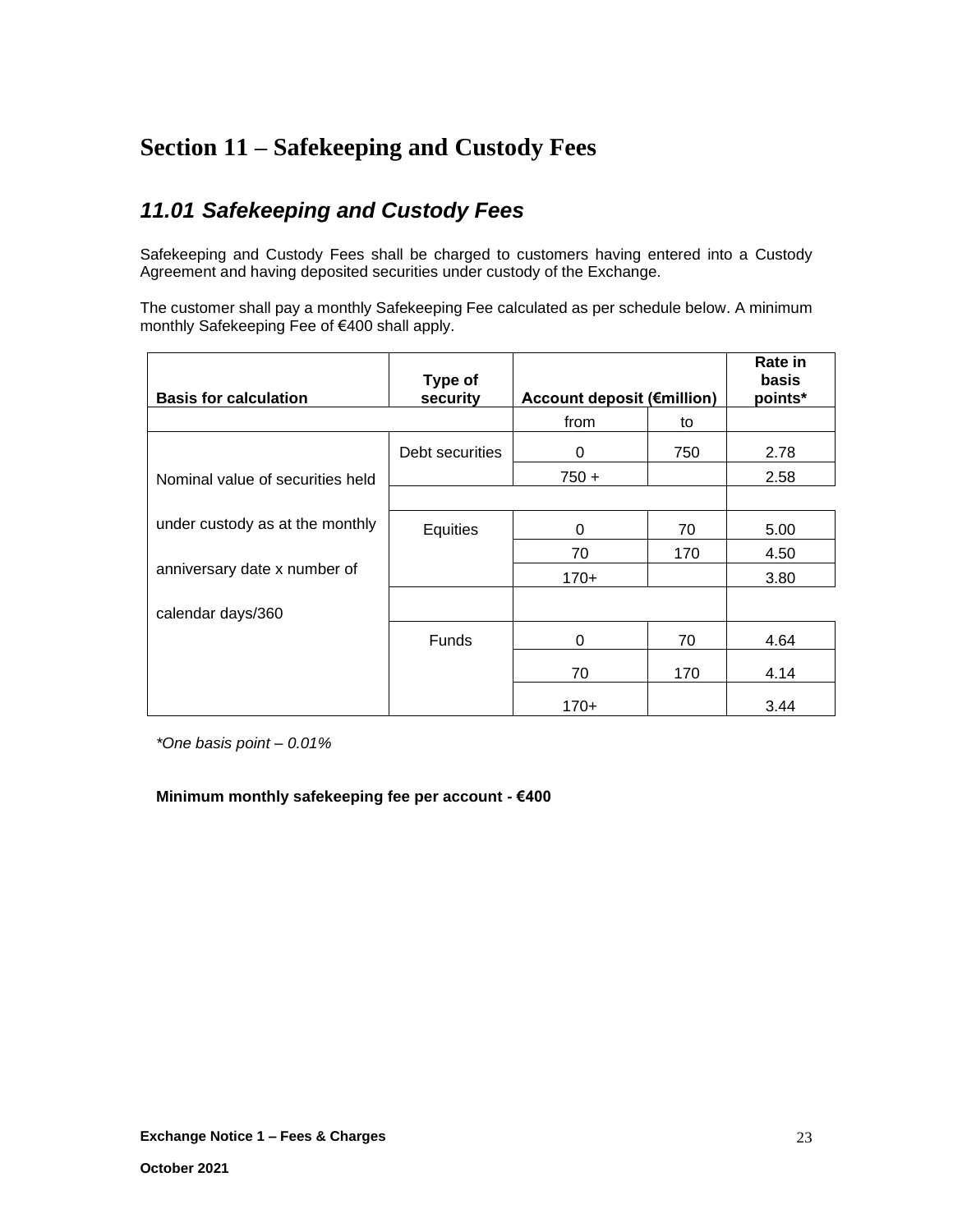## **Section 11 – Safekeeping and Custody Fees (cont.)**

### *11.02 Settlement Fees*

| <b>Debt and Equity</b>                           |      |              |  |
|--------------------------------------------------|------|--------------|--|
| Number of instructions per month                 |      | <b>Price</b> |  |
| From                                             | To   | €            |  |
|                                                  | 250  | 3.38         |  |
| 251                                              | 750  | 3.00         |  |
| 751                                              | 1500 | 2.33         |  |
| 1501                                             | 2500 | 1.80         |  |
| <b>Investment funds</b>                          |      |              |  |
| <b>Price</b><br>Number of instructions per month |      |              |  |
| From                                             | to   | €            |  |
|                                                  | 75   | 6.00         |  |
| 76                                               | 150  | 4.50         |  |
| 151                                              | 750  | 3.00         |  |
| 751                                              | 1500 | 1.50         |  |

**Instructions settled within our current custodial relationship**

**Instructions requiring a delivery external to the current custodial relationship**

| <b>Debt</b>                      |      |              |  |
|----------------------------------|------|--------------|--|
| Number of instructions per month |      | <b>Price</b> |  |
| From                             | to   | €            |  |
| 1                                | 35   | 11.38        |  |
| 36                               | 120  | 4.20         |  |
| 121                              | 550  | 3.85         |  |
| 551                              | 1100 | 3.00         |  |
| 1101                             | 2500 | 2.65         |  |
| 2500+                            |      | 2.45         |  |
| <b>Equity</b>                    |      |              |  |
| Number of instructions per month |      | <b>Price</b> |  |
| From                             | to   | €            |  |
| 1                                | 15   | 14.90        |  |
| 16                               | 60   | 11.38        |  |
| 61                               | 120  | 9.65         |  |
| 121                              | 280  | 8.85         |  |
| 281                              | 550  | 8.25         |  |
| 551                              | 2500 | 7.70         |  |
| 2500+                            |      | 6.5          |  |

**Minimum monthly settlement fee - €150**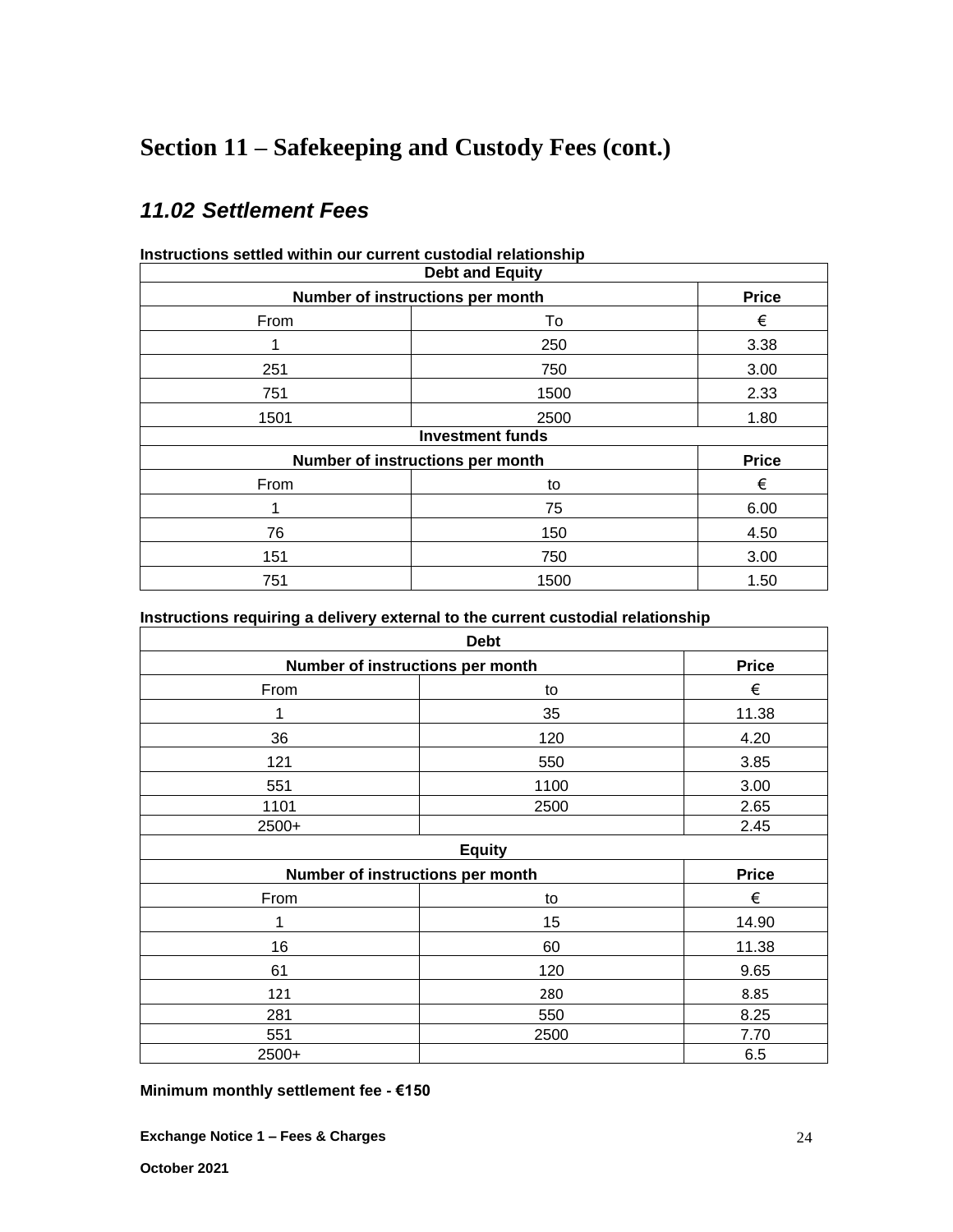## **Section 11 – Safekeeping and Custody Fees (cont.)**

## *11.03 Custody Administration Fees*

| Account opening and monthly maintenance fee                      | 400                             |
|------------------------------------------------------------------|---------------------------------|
| <b>Custody events</b>                                            | Per event /<br>instruction<br>€ |
| Compensations and cash payments (per instruction)                |                                 |
| Redemption (all types – per event execution)                     | 18                              |
| Stock dividend (per event execution)                             | 18                              |
| Other mandatory event (per event execution)                      | 53                              |
| Voluntary event (per instruction)                                | 79                              |
| Sale or purchase of rights (per instruction)*                    | 0.20%                           |
| External delivery of corporate action proceeds (per instruction) | 200                             |

*\* The charge is 0.2% of the cash amount of the transaction with a minimum charge of €46.40 and a maximum of €875*

| <b>Withholding tax services</b>                                                                                                                                                   | Per request                |  |
|-----------------------------------------------------------------------------------------------------------------------------------------------------------------------------------|----------------------------|--|
|                                                                                                                                                                                   |                            |  |
| Processing of tax certificates / tax reclaims * and corrections / tax relief<br>processing event                                                                                  | 70                         |  |
| Processing of allocations / elections **                                                                                                                                          | 53                         |  |
| Issuance of tax voucher / corrections and tax reclaim on German growth<br>funds                                                                                                   | 50                         |  |
| Pro-Act tax reclaim                                                                                                                                                               | 120                        |  |
| French attestation 2777 per year and securities account                                                                                                                           | 700                        |  |
| French credit advice per payment                                                                                                                                                  | 350                        |  |
| Spanish attestation                                                                                                                                                               | 70                         |  |
|                                                                                                                                                                                   | Per month / per<br>account |  |
| Monthly tax administration for Japanese convertible bonds                                                                                                                         | 132                        |  |
| * An additional fee of €875 will be charged each dividend or coupon payment in respect of tax reclaim forms<br>received less than 2 months before the applicable market deadline. |                            |  |
| ** For US tax, allocations sent for exceptional Non-Qualified Intermediary (NQI) omnibus accounts will be<br>charged a fee of $\epsilon$ 88 per beneficial owner per payment      |                            |  |